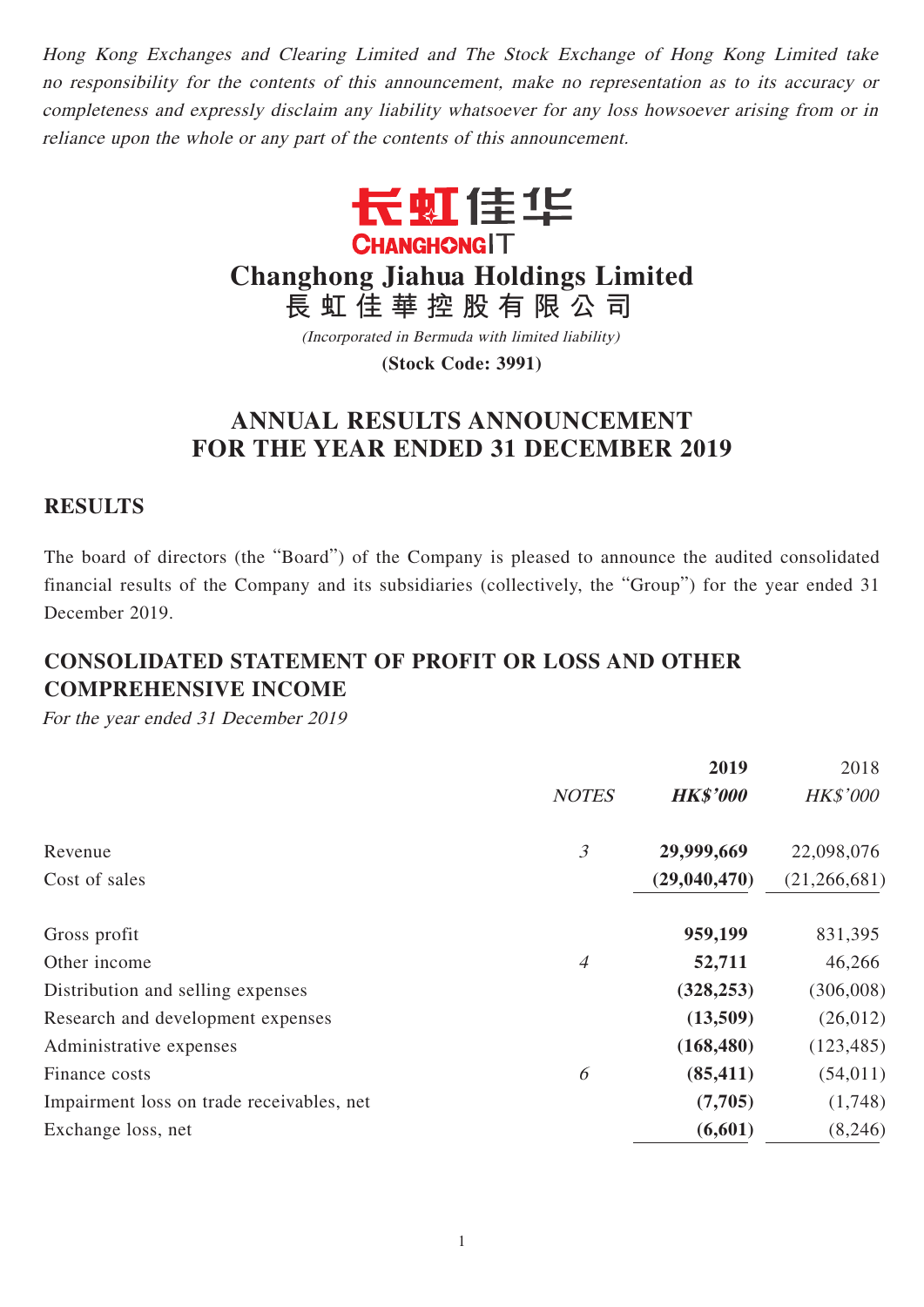|                                                       |              | 2019            | 2018            |
|-------------------------------------------------------|--------------|-----------------|-----------------|
|                                                       | <b>NOTES</b> | <b>HK\$'000</b> | <b>HK\$'000</b> |
| Profit before tax                                     |              | 401,951         | 358,151         |
| Income tax expenses                                   | 7            | (112, 785)      | (88,001)        |
| Profit for the year attributable to the               |              |                 |                 |
| owners of the Company                                 | 8            | 289,166         | 270,150         |
| Other comprehensive expense                           |              |                 |                 |
| Item that will not be reclassified to profit or loss: |              |                 |                 |
| Exchange differences arising from translation         |              |                 |                 |
| of consolidated financial statements to               |              |                 |                 |
| presentation currency                                 |              | (46, 501)       | (96,038)        |
| Total comprehensive income for the year               |              |                 |                 |
| attributable to owners of the Company                 |              | 242,665         | 174,112         |
| <b>Earnings per share</b>                             | 9            |                 |                 |
| Basic and diluted (HK cents)                          |              | 11.25           | 10.51           |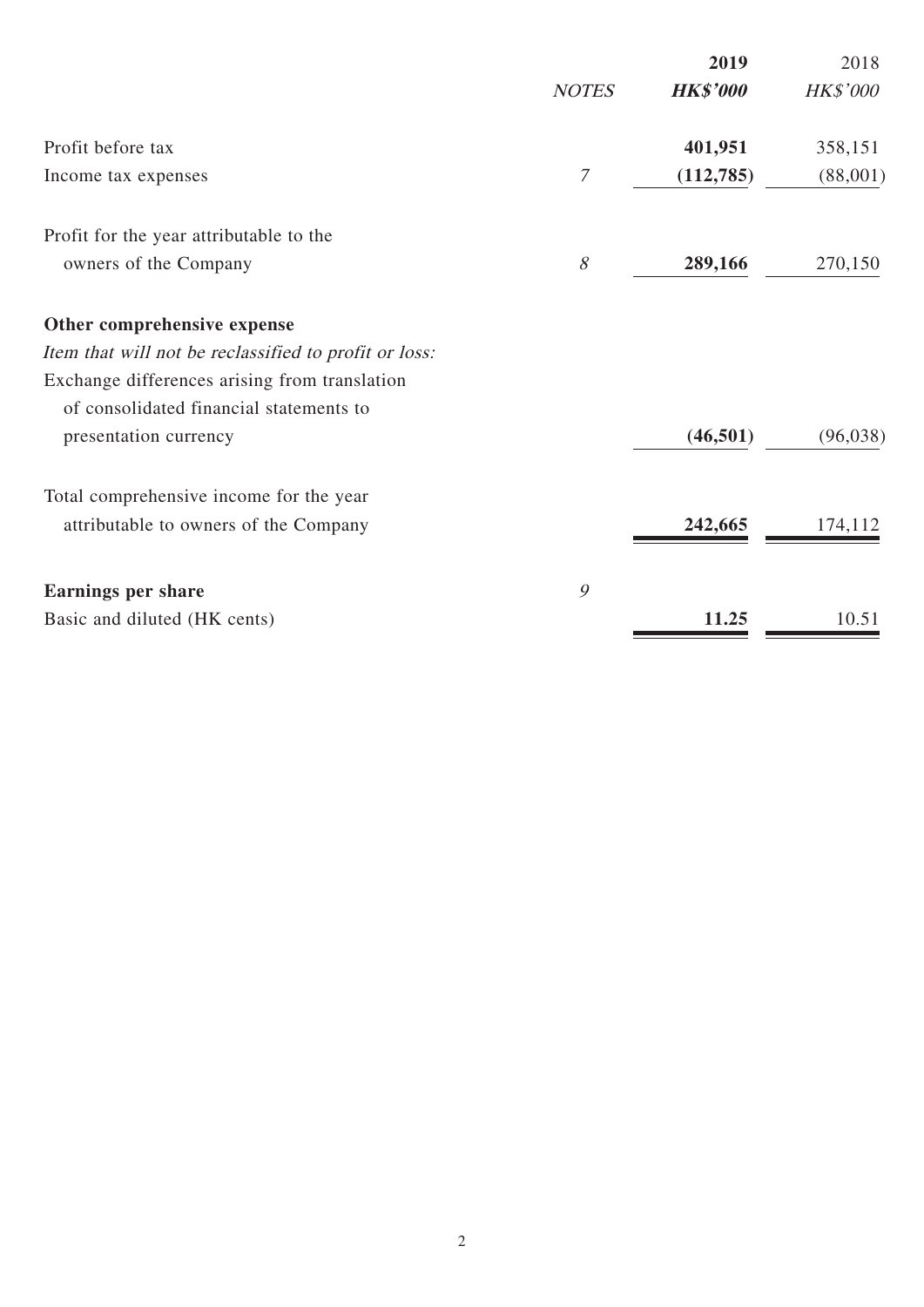# **CONSOLIDATED STATEMENT OF FINANCIAL POSITION**

At 31 December 2019

|                                                      |              | 2019            | 2018       |
|------------------------------------------------------|--------------|-----------------|------------|
|                                                      | <b>NOTES</b> | <b>HK\$'000</b> | $HK\$ '000 |
| <b>Non-current assets</b>                            |              |                 |            |
| Plant and equipment                                  |              | 18,326          | 23,809     |
| Intangible assets                                    |              | 28,404          | 35,903     |
| Right-of-use asset                                   |              | 2,946           |            |
| Financial asset at fair value through profit or loss |              | 30,699          | 31,386     |
|                                                      |              | 80,375          | 91,098     |
| <b>Current assets</b>                                |              |                 |            |
| Inventories                                          |              | 2,115,395       | 2,337,668  |
| Trade receivables                                    | 10           | 2,087,415       | 1,413,900  |
| Bills receivables at fair value through              |              |                 |            |
| other comprehensive income                           |              | 381,023         | 273,218    |
| Prepayments, deposits and other receivables          |              | 93,935          | 88,100     |
| Amounts due from related companies                   |              | 19,084          | 7,543      |
| Trade deposits paid                                  |              | 771,271         | 649,981    |
| Structured bank deposits                             |              |                 | 672,221    |
| Pledged bank deposits                                |              | 1,022,483       | 179,107    |
| Bank balances and cash                               |              | 711,740         | 334,240    |
|                                                      |              | 7,202,346       | 5,956,031  |
| <b>Current liabilities</b>                           |              |                 |            |
| Trade and bills payables                             | 11           | 3,633,152       | 2,807,980  |
| Other payables                                       |              | 309,237         | 246,875    |
| Tax payables                                         |              | 14,857          | 22,061     |
| <b>Borrowings</b>                                    |              | 1,005,285       | 880,466    |
| Amounts due to related companies                     |              | 6,412           | 6,698      |
| <b>Contract liabilities</b>                          |              | 409,903         | 347,231    |
| Lease liabilities                                    |              | 3,058           |            |
|                                                      |              | 5,381,904       | 4,311,311  |
| Net current assets                                   |              | 1,820,442       | 1,644,720  |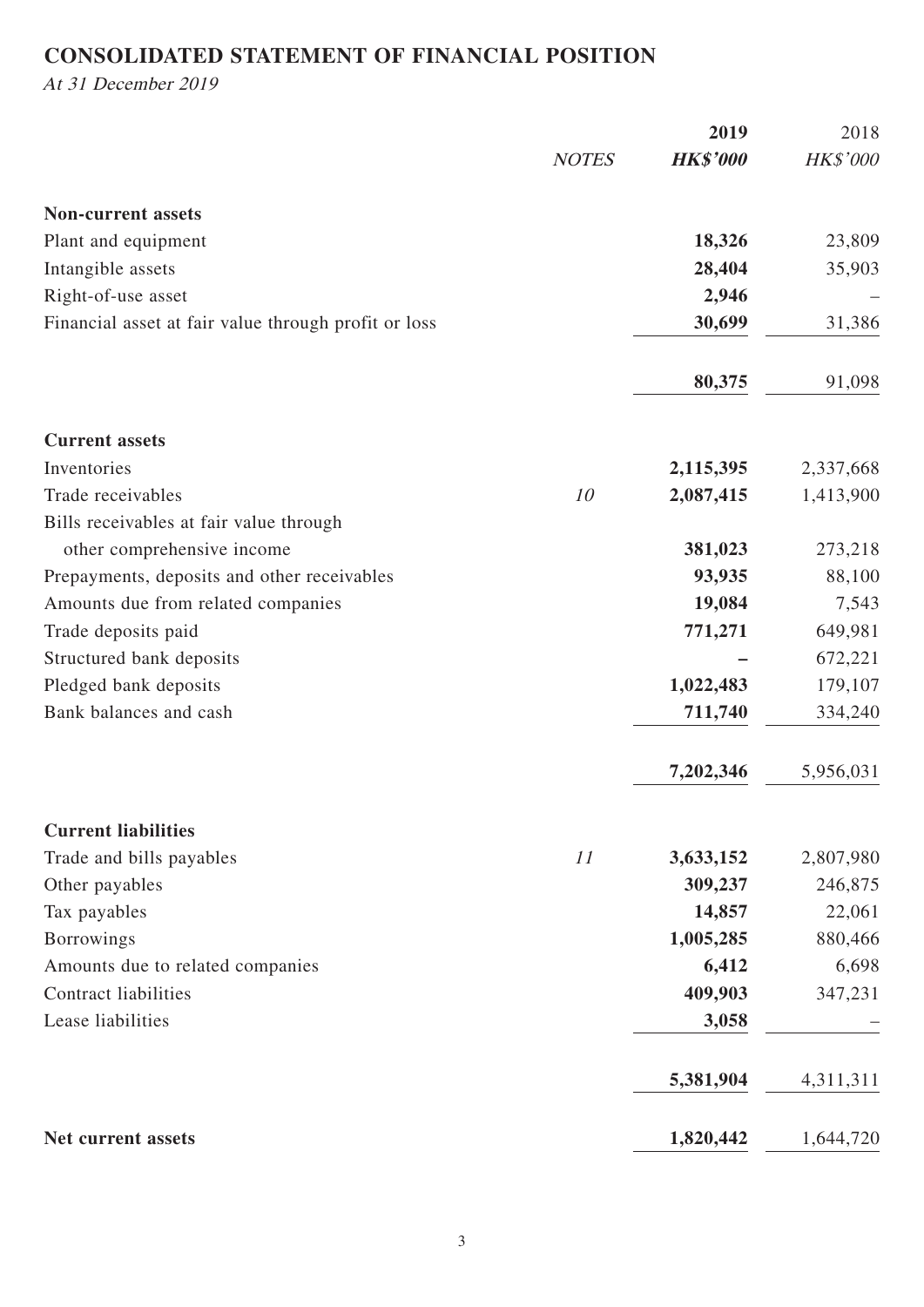| 2019                                                      | 2018      |
|-----------------------------------------------------------|-----------|
| <b>HK\$'000</b>                                           | HK\$'000  |
| 1,900,817<br><b>Total assets less current liabilities</b> | 1,735,818 |
| <b>Non-current liabilities</b>                            |           |
| 1,946<br>Government grants                                | 2,577     |
| Lease liabilities<br>81                                   |           |
| 2,027                                                     | 2,577     |
| 1,898,790<br>Net assets                                   | 1,733,241 |
| <b>Capital and reserves</b>                               |           |
| 36,366<br>Share capital                                   | 36,366    |
| 27,897<br>Convertible preference shares                   | 27,897    |
| 1,834,527<br>Reserves                                     | 1,668,978 |
| 1,898,790<br><b>Total equity</b>                          | 1,733,241 |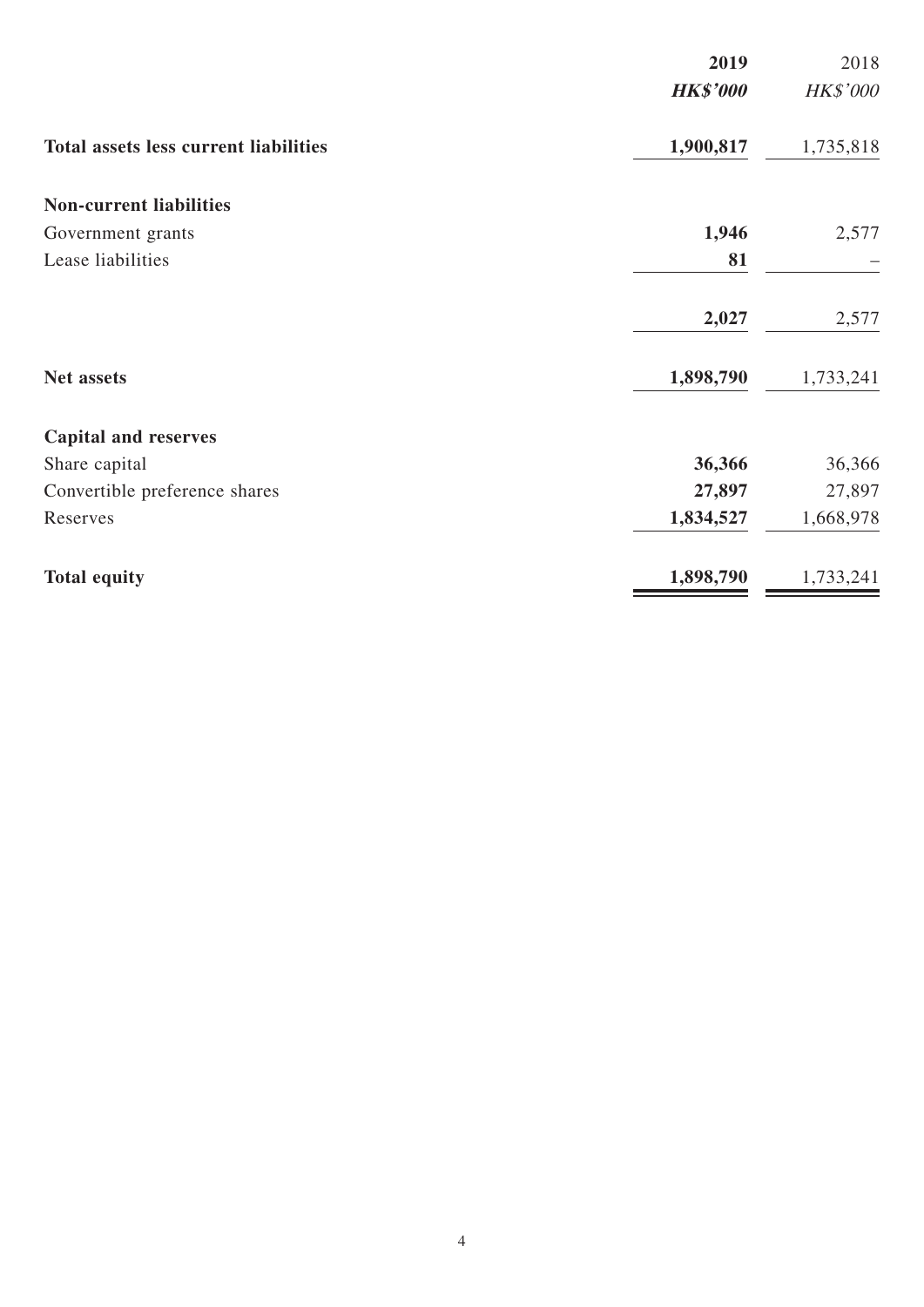## **CONSOLIDATED STATEMENT OF CHANGES IN EQUITY**

For the year ended 31 December 2019

|                                                                                                                      | <b>Share</b><br>capital<br>HK\$'000 | Convertible<br>preference<br>shares<br><b>HK\$'000</b> | <b>Statutory</b><br>reserve<br><b>HK\$'000</b><br>(Note i) | Merger<br>reserve<br><b>HK\$'000</b><br>(Noteii) | <b>Translation</b><br>reserve<br>HK\$'000 | Other<br>reserve<br>HK\$'000<br>(Noteiii) | Contributed<br>surplus<br><b>HK\$'000</b><br>(Note $iv$ ) | <b>Retained</b><br>earnings<br>HK\$'000 | <b>Total</b><br>HK\$'000 |
|----------------------------------------------------------------------------------------------------------------------|-------------------------------------|--------------------------------------------------------|------------------------------------------------------------|--------------------------------------------------|-------------------------------------------|-------------------------------------------|-----------------------------------------------------------|-----------------------------------------|--------------------------|
| At 31 December 2017 and<br>1 January 2018<br>Profit for the year                                                     | 36,366                              | 27,897                                                 | 65,302                                                     | (1, 248, 106)                                    | (23, 818)                                 | (203, 432)                                | 1,915,115                                                 | 1,066,921<br>270,150                    | 1,636,245<br>270,150     |
| Exchange differences arising<br>from translation of consolidated<br>financial statements to<br>presentation currency |                                     |                                                        |                                                            |                                                  | (96, 038)                                 |                                           |                                                           |                                         | (96, 038)                |
| Total comprehensive (expense)                                                                                        |                                     |                                                        |                                                            |                                                  |                                           |                                           |                                                           |                                         |                          |
| income for the year<br>Appropriation to statutory reserve<br>Dividends recognised as                                 |                                     |                                                        | 41,967                                                     |                                                  | (96,038)                                  |                                           |                                                           | 270,150<br>(41,967)                     | 174,112                  |
| distribution (Note 12)                                                                                               |                                     |                                                        |                                                            |                                                  |                                           |                                           | (77, 116)                                                 |                                         | (77, 116)                |
| At 31 December 2018<br>Profit for the year<br>Exchange differences arising<br>from translation of consolidated       | 36,366                              | 27,897                                                 | 107,269                                                    | (1,248,106)                                      | (119, 856)                                | (203, 432)                                | 1,837,999                                                 | 1,295,104<br>289,166                    | 1,733,241<br>289,166     |
| financial statements to<br>presentation currency                                                                     |                                     |                                                        |                                                            |                                                  | (46,501)                                  |                                           |                                                           |                                         | (46, 501)                |
| Total comprehensive (expense)<br>income for the year<br>Appropriation to statutory reserve                           |                                     |                                                        | 3,950                                                      |                                                  | (46, 501)                                 |                                           |                                                           | 289,166<br>(3,950)                      | 242,665                  |
| Dividends recognised as<br>distribution (Note 12)                                                                    |                                     |                                                        |                                                            |                                                  |                                           |                                           | (77, 116)                                                 |                                         | (77, 116)                |
| At 31 December 2019                                                                                                  | 36,366                              | 27,897                                                 | 111,219                                                    | (1,248,106)                                      | (166, 357)                                | (203, 432)                                | 1,760,883                                                 | 1,580,320                               | 1,898,790                |

#### Notes:

- (i) In accordance with the Articles and Association of the People's Republic of China (the "PRC") subsidiaries and the relevant laws and regulations applicable in the PRC, companies established in the PRC are required to appropriate at least 10% of their statutory annual profits after tax determined in accordance with the relevant statutory rules and regulations applicable to enterprises in the PRC to the statutory reserve until the balance of the reserve reaches 50% of their respective registered capitals. Subject to certain restrictions as set out in the relevant PRC regulations, the statutory reserve may be used to offset against accumulated losses of the respective PRC companies. The amount of the transfer is subject to the approval of the board of director of the respective PRC companies.
- (ii) The merger reserve represents the difference between the considerations and the assets and liabilities acquired under business combinations under common control.
- (iii) The other reserve represents the difference between the consideration paid and the carrying values of non-controlling interests acquired during the year ended 31 December 2014.
- (iv) On 15 May 2015, a resolution was passed on the annual general meeting to approve the reduction of the amount of approximately HK\$2,095,051,000 standing to the credit of the share premium account of the Company and the transfer of the entire amount to the contributed surplus account of the Company.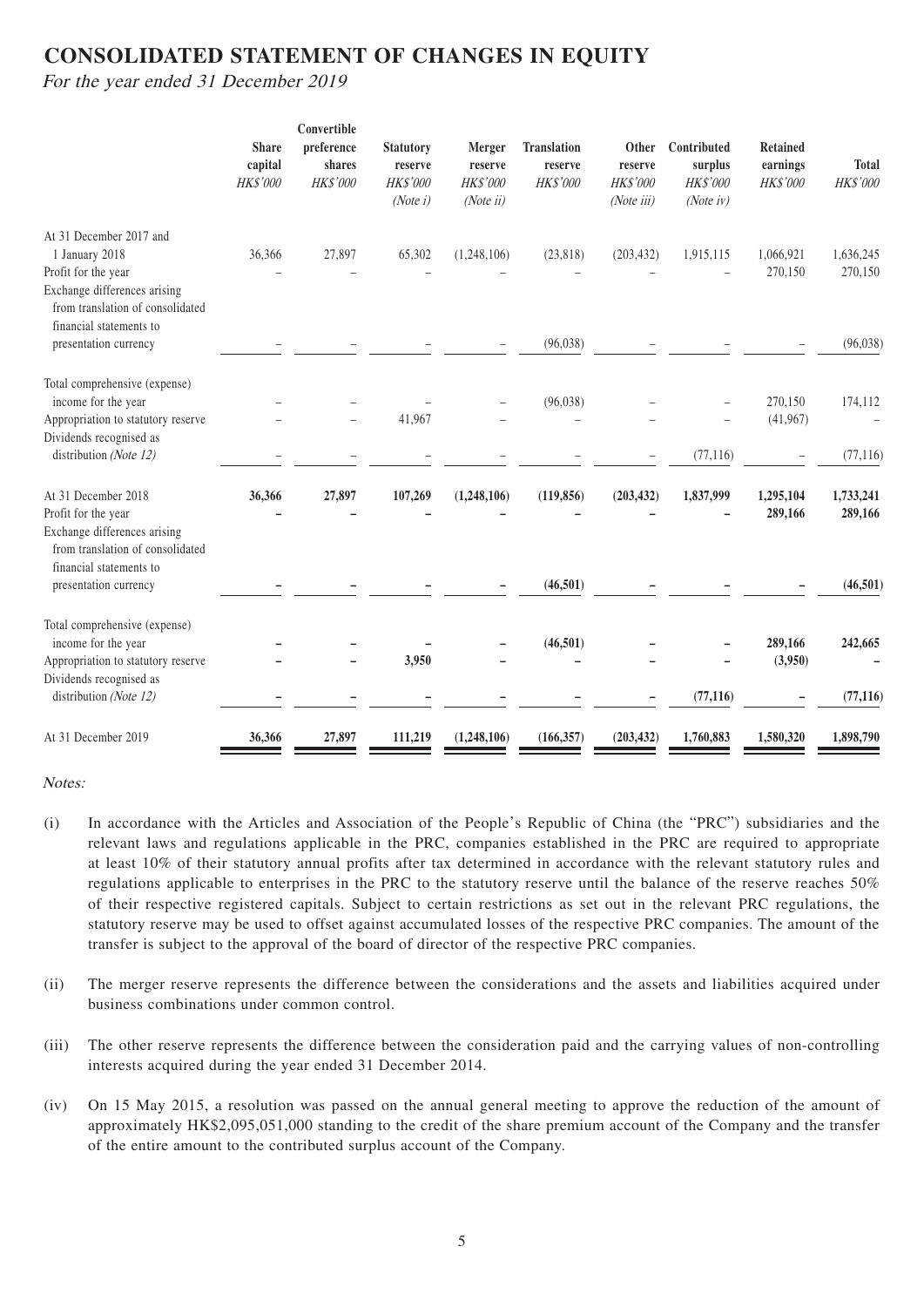### **NOTES TO THE CONSOLIDATED FINANCIAL STATEMENTS**

For the year ended 31 December 2019

#### **1. GENERAL**

Changhong Jiahua Holdings Limited (the "Company") was incorporated in Bermuda with limited liability.

The Company's shares are listed on GEM of The Stock Exchange of Hong Kong Limited (the "Stock Exchange") during the year and the listing of the Company's shares have been transferred from GEM to Main Board of the Stock Exchange on 18 March 2020 pursuant to the approval granted by the Stock Exchange on 9 March 2020. The address of its registered office is Clarendon House, 2 Church Street, Hamilton HM 11, Bermuda. The address of its principal place of business is Unit 1412, 14/F., West Tower, Shun Tak Centre, 168-200 Connaught Road Central, Hong Kong.

The Company is an investment holding company.

The functional currency of the Company is Renminbi ("RMB") and the consolidated financial statements are presented in Hong Kong dollars ("HK\$"). As the Company is a public company with its shares listed on the Stock Exchange with most of its investors located in Hong Kong, the directors of the Company consider that HK\$ is preferable in presenting the operating result and financial position of the Group.

Sichuan Changhong Electronic Co., Limited ("Sichuan Changhong"), a company incorporated in the People's Republic of China (the "PRC") with its shares listed on the Shanghai Stock Exchange, has obtained the control over the board of directors of the Company since 2012. In the opinion of the directors of the Company, the ultimate holding company of the Company is Sichuan Changhong as at 31 December 2019. Its immediate holding company is Fit Generation Holding Limited, a private company incorporated in the British Virgin Islands.

### **2. APPLICATION OF NEW AND AMENDMENTS HONG KONG FINANCIAL REPORTING STANDARDS ("HKFRSs")**

#### **New and amendments to HKFRSs that are mandatorily effective for the current year**

The Group has applied the following new and amendments to HKFRSs issued by the Hong Kong Institute of Certified Public Accountants ("HKICPA") for the first time in the current year:

| HKFRS 16              | Leases                                               |
|-----------------------|------------------------------------------------------|
| $HK(IFRIC) - Int 23$  | Uncertainty over Income Tax Treatments               |
| Amendments to HKFRS 9 | Prepayment Features with Negative Compensation       |
| Amendments to HKAS 19 | Plan Amendment, Curtailment or Settlement            |
| Amendments to HKAS 28 | Long-term Interests in Associates and Joint Ventures |
| Amendments to HKFRSs  | Annual Improvements to HKFRSs 2015 - 2017 Cycle      |

Except as described below, the application of the new and amendments to HKFRSs in the current year has had no material impact on the Group's financial positions and performance for the current and prior years and/or on the disclosures set out in these consolidated financial statements.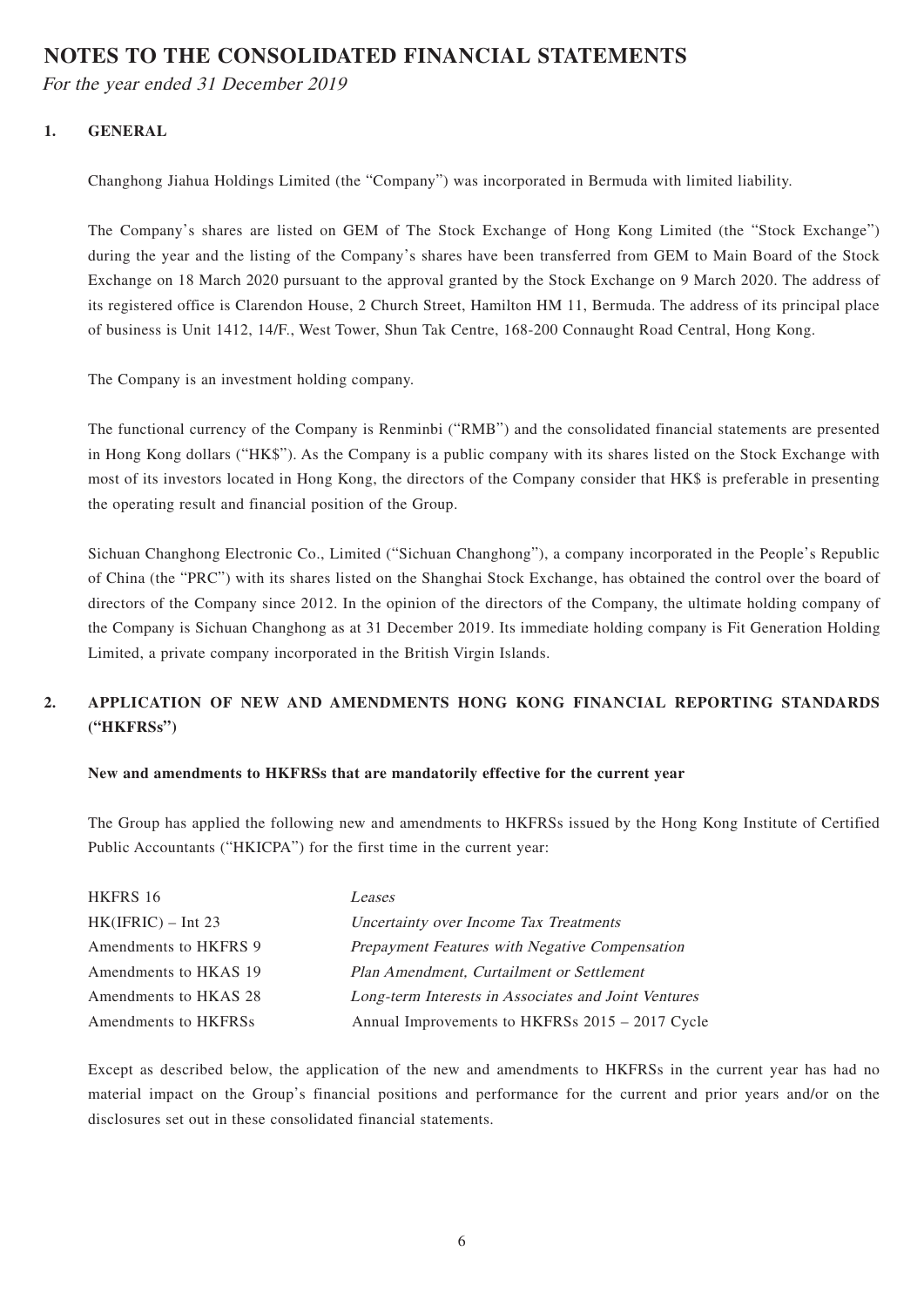#### **HKFRS 16 Leases**

The Group has applied HKFRS 16 Leases for the first time in the current year. HKFRS 16 superseded HKAS 17 Leases, and the related interpretations.

#### Definition of a lease

The Group has elected the practical expedient to apply HKFRS 16 to contracts that were previously identified as leases applying HKAS 17 and HK(IFRIC)-Int 4 Determining whether an Arrangement contains a Lease and not apply this standard to contracts that were not previously identified as containing a lease. Therefore, the Group has not reassessed contracts which already existed prior to the date of initial application.

For contracts entered into or modified on or after 1 January 2019, the Group applies the definition of a lease in accordance with the requirements set out in HKFRS 16 in assessing whether a contract contains a lease.

#### As a lessee

The Group has applied HKFRS 16 retrospectively with the cumulative effect recognised at the date of initial application, 1 January 2019.

As at 1 January 2019, the Group recognised lease liabilities and right-of-use assets at amounts equal to the related lease liabilities by applying HKFRS 16.C8(b)(ii) transition. Any difference at the date of initial application is recognised in the opening retained earnings and comparative information has not been restated.

When applying the modified retrospective approach under HKFRS 16 at transition, the Group applied the following practical expedients to leases previously classified as operating leases under HKAS 17, on lease-by-lease basis, to the extent relevant to the respective lease contracts:

- i. elected not to recognise right-of-use assets and lease liabilities for leases with lease term ends within 12 months of the date of initial application;
- ii. excluded initial direct costs from measuring the right-of-use assets at the date of initial application;
- iii. applied a single discount rate to a portfolio of leases with a similar remaining terms for similar class of underlying assets in similar economic environments. Specifically, discount rate for certain leases of offices in PRC was determined on a portfolio basis.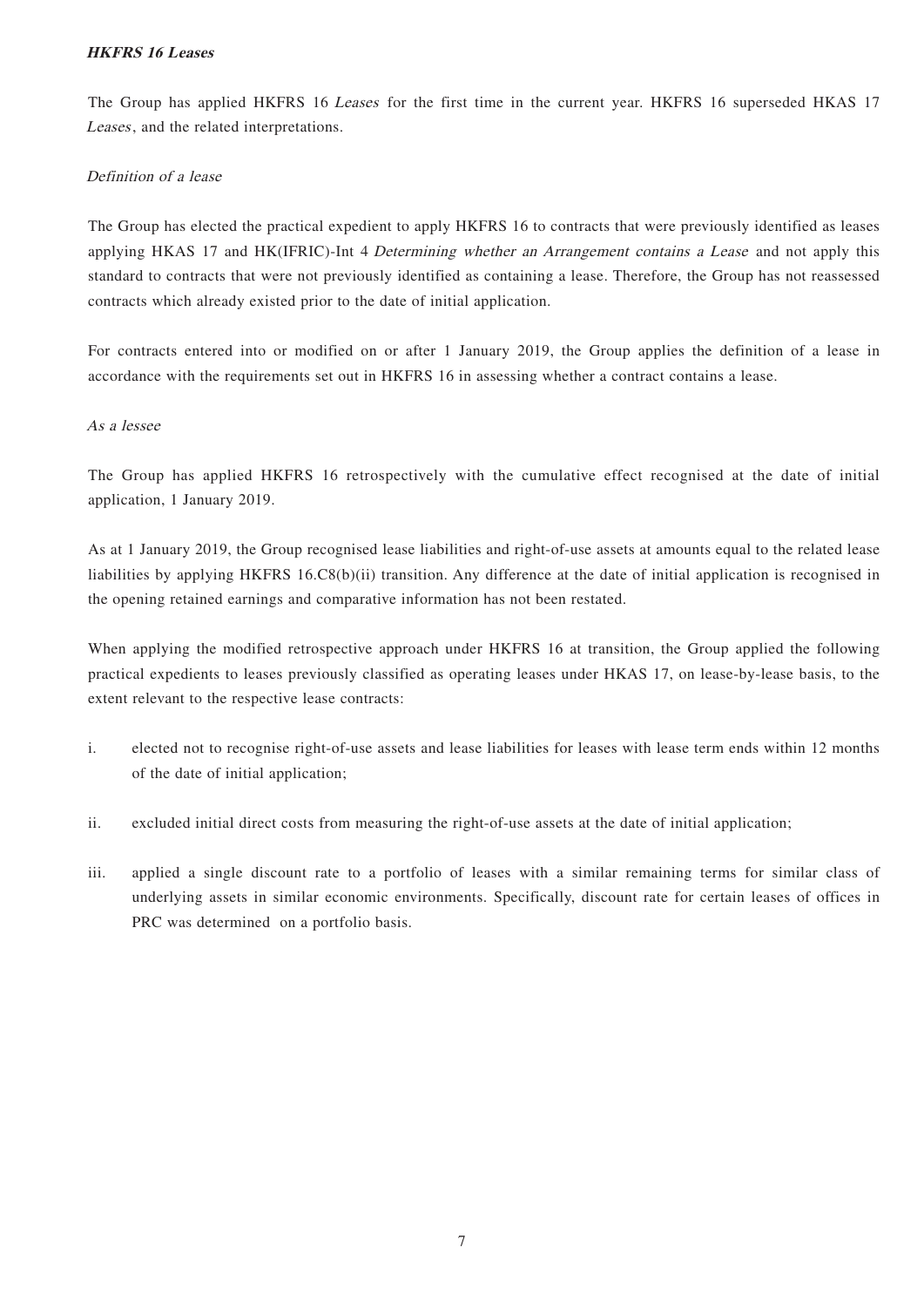When recognising the lease liabilities for leases previously classified as operating leases, the Group has applied incremental borrowing rates of the relevant group entities at the date of initial application. The weighted average incremental borrowing rate applied is 4.75%.

|                                                                                                                  | At<br>1 January<br>2019<br><b>HK\$'000</b> |
|------------------------------------------------------------------------------------------------------------------|--------------------------------------------|
| Operating lease commitments disclosed as at 31 December 2018                                                     | 13,302                                     |
|                                                                                                                  | 12,502                                     |
| Lease liabilities as at 1 January 2019<br>Lease liabilities discounted at relevant incremental borrowing rates   | (2,724)                                    |
| Less: Practical expedient-leases with lease term ending within 12 months from<br>the date of initial recognition | 9,778                                      |
| Analysed as                                                                                                      |                                            |
| Current                                                                                                          | 6,783                                      |
| Non-current                                                                                                      | 2,995                                      |
|                                                                                                                  | 9,778                                      |
| The carrying amount of right-of-use assets as at 1 January 2019 comprises the following:                         |                                            |
|                                                                                                                  | Right-of-use                               |
|                                                                                                                  | assets                                     |
|                                                                                                                  | HK\$'000                                   |
| Right-of-use assets relating to operating leases recognised upon                                                 |                                            |
| application of HKFRS 16                                                                                          | 9,778                                      |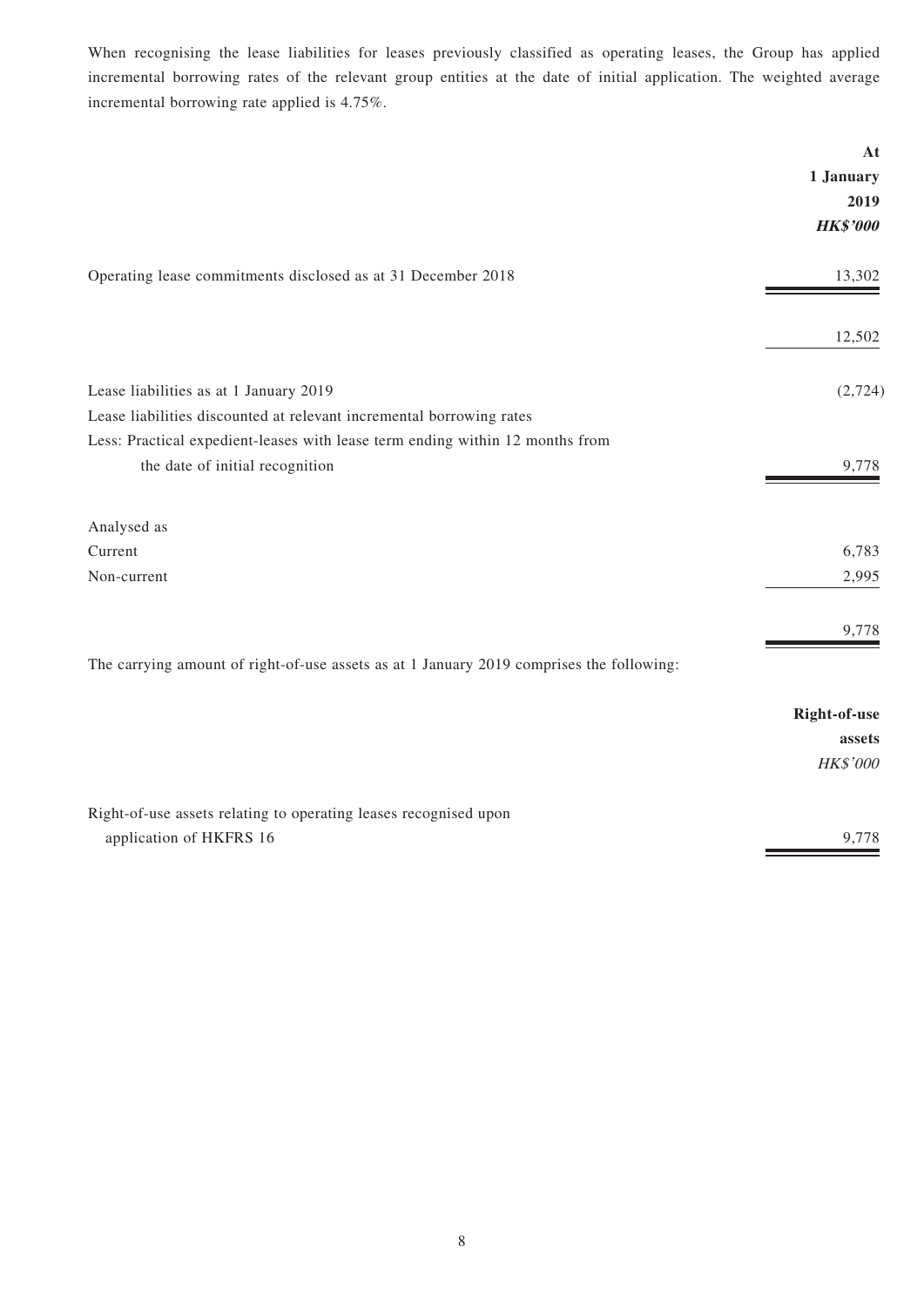The following adjustment were made to the amounts recognised in the consolidated statement of financial position at 1 January 2019. Line items that were not affected by the changes have not been included.

|                                | Carrying    |                    | Carrying        |
|--------------------------------|-------------|--------------------|-----------------|
|                                | amounts     |                    | amounts         |
|                                | previously  |                    | under           |
|                                | reported at |                    | <b>HKFRS 16</b> |
|                                | 31 December |                    | 1 January       |
|                                | 2018        | <b>Adjustments</b> | 2019            |
|                                | HK\$'000    | <b>HK\$'000</b>    | <b>HK\$'000</b> |
| <b>Non-current assets</b>      |             |                    |                 |
| Right-of-use assets            |             | 9,778              | 9,778           |
| <b>Current liabilities</b>     |             |                    |                 |
| Lease liabilities              |             | 6,783              | 6,783           |
| <b>Non-current liabilities</b> |             |                    |                 |
| Lease liabilities              |             | 2,995              | 2,995           |

#### **New and amendments to HKFRSs in issue but not yet effective**

The Group has not early applied the following new and amendments to HKFRSs that have been issued but are not yet effective:

#### **HKFRSs**

| HKFRS 17               | Insurance Contracts <sup>1</sup>                   |
|------------------------|----------------------------------------------------|
| Amendments to HKFRS 3  | Definition of a Business <sup>2</sup>              |
| Amendments to HKFRS 10 | Sale or Contribution of Assets between an Investor |
| and HKAS 28            | and its Associate or Joint Venture <sup>3</sup>    |
| Amendments to HKAS 1   | Definition of Material <sup>4</sup>                |
| and HKAS 8             |                                                    |
| Amendments to HKFRS 9. | Interest Rate Benchmark Reform <sup>4</sup>        |
| HKAS 39 and HKFRS 7    |                                                    |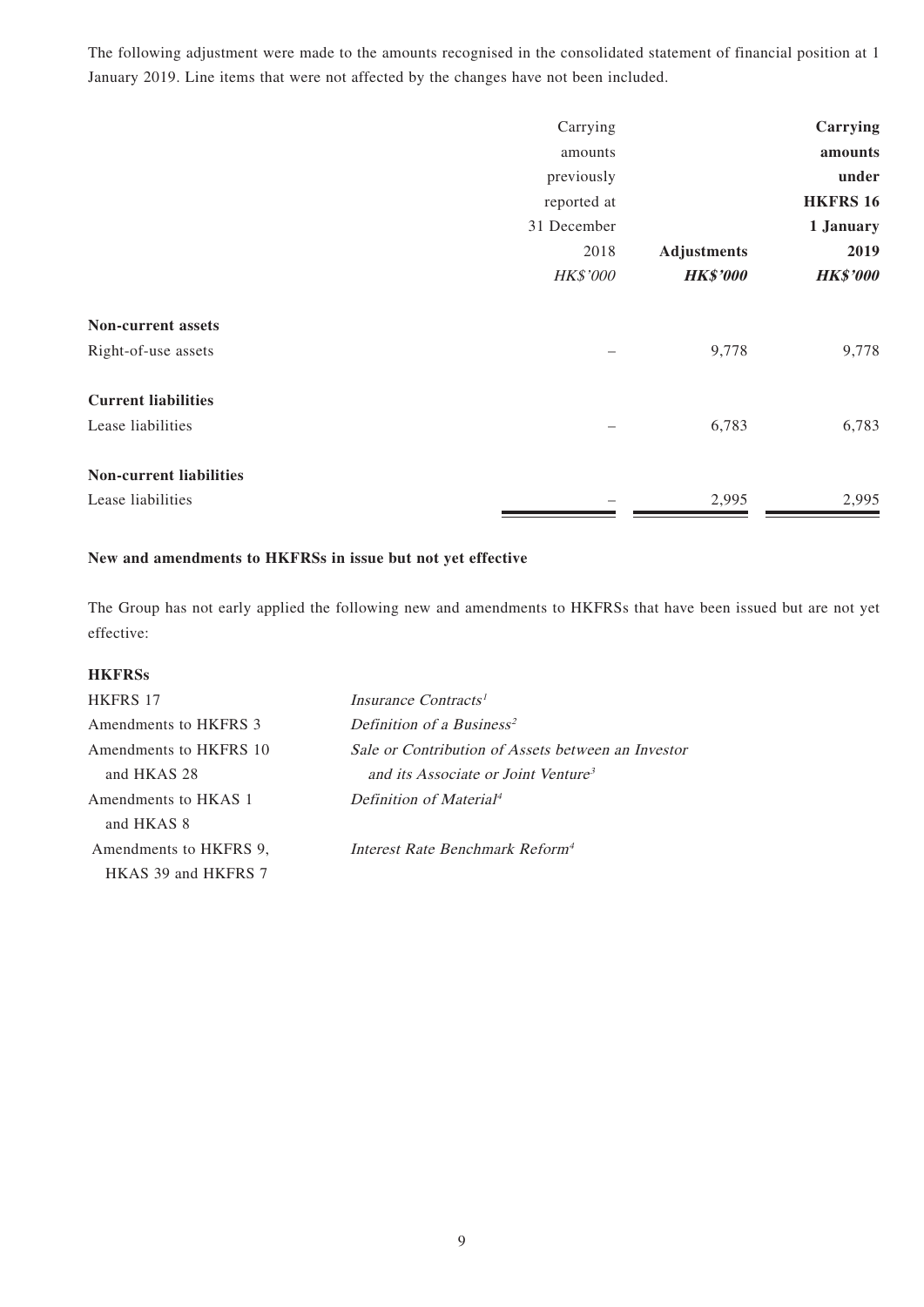- <sup>1</sup> Effective for annual periods beginning on or after 1 January 2021
- <sup>2</sup> Effective for business combinations and asset acquisitions for which the acquisition date is on or after the beginning of the first annual period beginning on or after 1 January 2020
- $3$  Effective for annual periods beginning on or after a date to be determined
- <sup>4</sup> Effective for annual periods beginning on or after 1 January 2020

In addition to the above new and amendments to HKFRSs, a revised Conceptual Framework for Financial Reporting was issued in 2018. Its consequential amendments, the Amendments to References to the Conceptual Framework in HKFRS Standards, will be effective for annual periods beginning on or after 1 January 2020.

Except for the new and amendments to HKFRSs mentioned below, the directors of the Company anticipate that the application of all other new and amendments to HKFRSs will have no material impact on the consolidated financial statements in the foreseeable future.

#### **Amendments to HKAS 1 and HKAS 8 Definition of Material**

The amendments provide refinements to the definition of material by including additional guidance and explanations in making materiality judgments. In particular, the amendments:

- include the concept of "obscuring" material information in which the effect is similar to omitting or misstating the information;
- replace threshold for materiality influencing users from "could influence" to "could reasonably be expected to influence"; and
- include the use of the phrase "primary users" rather than simply referring to "users" which was considered too broad when deciding what information to disclose in the financial statements.

The amendments also align the definition across all HKFRSs and will be mandatorily effective for the Group's annual period beginning on 1 January 2020. The application of the amendments is not expected to have significant impact on the financial position and performance of the Group but may affect the presentation and disclosures in the consolidated financial statements.

#### **Conceptual Framework for Financial Reporting 2018 (the "New Framework") and the Amendments to References to the Conceptual Framework in HKFRS Standards**

The New Framework:

- reintroduces the terms stewardship and prudence:
- introduces a new asset definition that focuses on rights and a new liability definition that is likely to be broader than the definition it replaces, but does not change the distinction between a liability and an equity instrument;
- discusses historical cost and current value measures, and provides additional guidance on how to select a measurement basis for a particular asset or liability;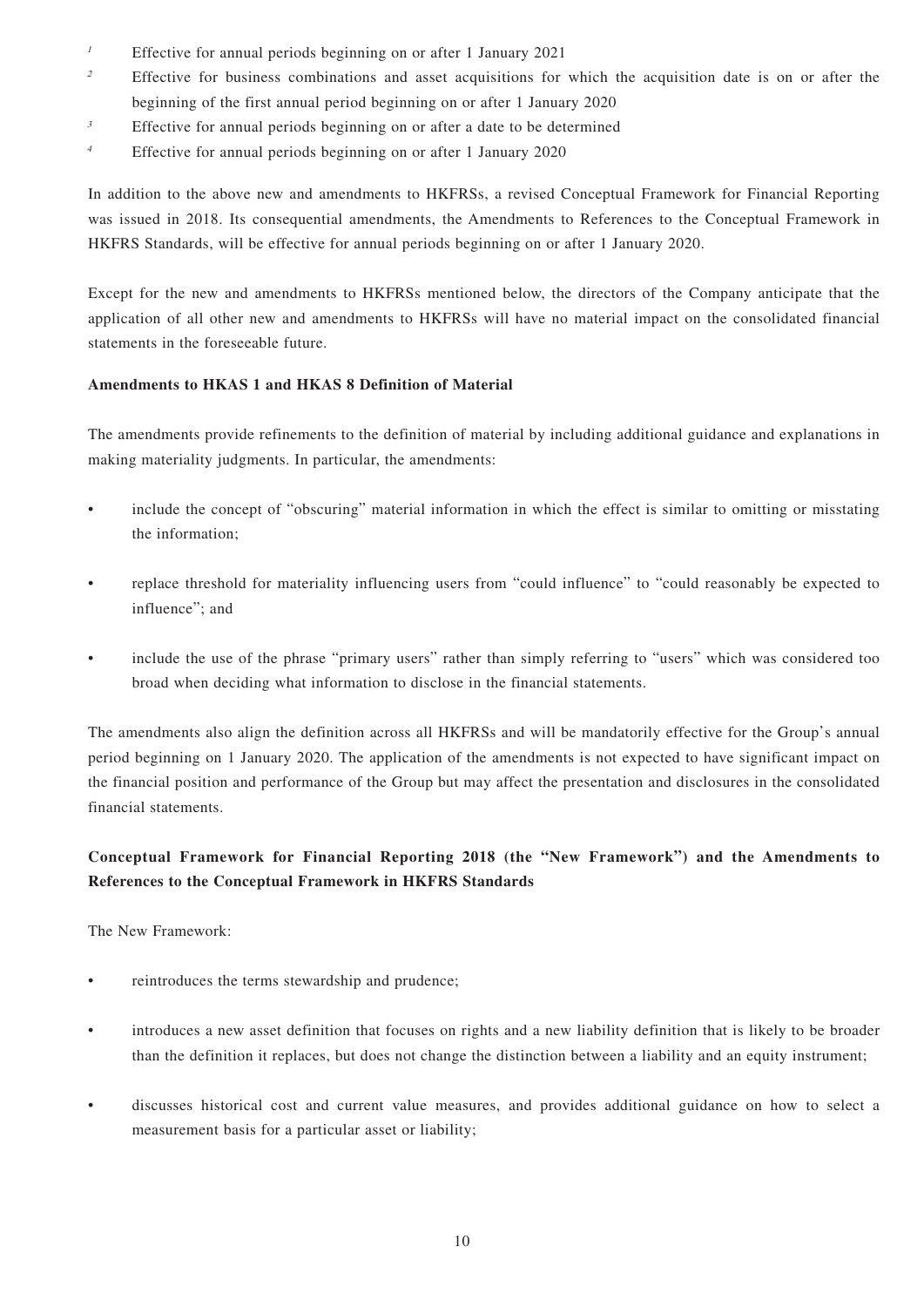- states that the primary measure of financial performance is profit or loss, and that only in exceptional circumstances other comprehensive income will be used and only for income or expenses that arise from a change in the current value of an asset or liability; and
- discusses uncertainty, derecognition, unit of account, the reporting entity and combined financial statements.

Consequential amendments have been made so that references in certain HKFRSs have been updated to the New Framework, whilst some HKFRSs are still referred to the previous versions of the framework. These amendments are effective for annual periods beginning on or after 1 January 2020, with earlier application permitted. Other than specific standards which still refer to the previous versions of the framework, the Group will rely on the New Framework on its effective date in determining the accounting policies especially for transactions, events or conditions that are not otherwise dealt with under the accounting standards.

#### **3. REVENUE**

#### **(i) Disaggregation of revenue from contracts with customers**

|                                            | For the year ended 31 December 2019 |                 |                 |              |
|--------------------------------------------|-------------------------------------|-----------------|-----------------|--------------|
|                                            | IT consumer                         | IT corporate    |                 |              |
| <b>Segments</b>                            | products                            | products        | Others          | <b>Total</b> |
|                                            | HK\$'000                            | <b>HK\$'000</b> | <b>HK\$'000</b> | HK\$'000     |
| Types of goods or service                  |                                     |                 |                 |              |
| Sales of IT products                       | 12,250,375                          | 7,997,218       | 54,472          | 20,302,065   |
| Sales of smartphone and own brand products |                                     |                 | 9,493,897       | 9,493,897    |
| Sales of warranty packages and             |                                     |                 |                 |              |
| professional integrated IT solutions       | 5,122                               | 102,510         | 78,781          | 186,413      |
| Provision of IT services                   |                                     |                 | 17,294          | 17,294       |
|                                            | 12,255,497                          | 8,099,728       | 9,644,444       | 29,999,669   |
| Timing of revenue recognition              |                                     |                 |                 |              |
| A point of time                            | 12,255,497                          | 8,099,728       | 9,627,150       | 29,982,375   |
| Overtime                                   |                                     |                 | 17,294          | 17,294       |
|                                            | 12,255,497                          | 8,099,728       | 9,644,444       | 29,999,669   |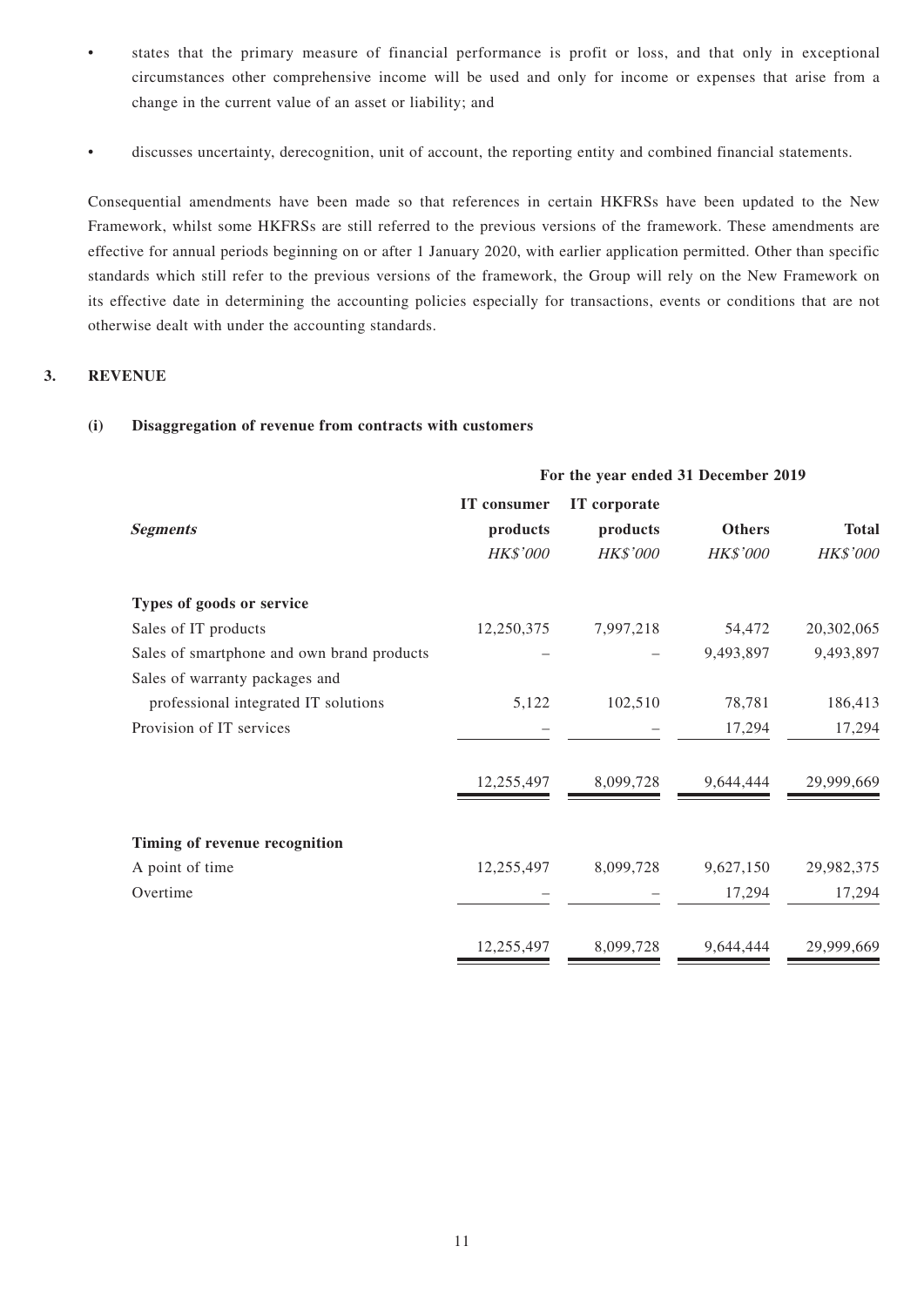| <b>Segments</b>                            | IT consumer<br>products<br><b>HK\$'000</b> | IT corporate<br>products<br><b>HK\$'000</b> | <b>Others</b><br><b>HK\$'000</b> | <b>Total</b><br>HK\$'000 |
|--------------------------------------------|--------------------------------------------|---------------------------------------------|----------------------------------|--------------------------|
| Types of goods or service                  |                                            |                                             |                                  |                          |
| Sales of IT products                       | 11,053,217                                 | 6,976,552                                   |                                  | 18,029,769               |
| Sales of smartphone and own brand products |                                            |                                             | 3,933,589                        | 3,933,589                |
| Sales of warranty packages and             |                                            |                                             |                                  |                          |
| professional integrated IT solutions       |                                            |                                             | 110,572                          | 110,572                  |
| Provision of IT services                   |                                            |                                             | 24,146                           | 24,146                   |
|                                            | 11,053,217                                 | 6,976,552                                   | 4,068,307                        | 22,098,076               |
| Timing of revenue recognition              |                                            |                                             |                                  |                          |
| A point of time                            | 11,053,217                                 | 6,976,552                                   | 4,044,161                        | 22,073,930               |
| Overtime                                   |                                            |                                             | 24,146                           | 24,146                   |
|                                            | 11,053,217                                 | 6,976,552                                   | 4,068,307                        | 22,098,076               |

**For the year ended 31 December 2018**

#### **(ii) Performance obligations for contracts with customers**

For sales of products to distributors, revenue is recognised when control of the goods has transferred, being when the goods have been shipped to the distributors' specific location (delivery). Following delivery, the distributor has full discretion over the manner of distribution and price to sell the goods, has the primary responsibility when on selling the goods and bears the risks of obsolescence and loss in relation to the goods. For sales of warranty packages and professional integrated IT solutions, control is transferred when the customers have the right to use or sell these products.

The IT services are recognised overtime and considered to be distinct services as it is supplied by the Group to customers on a stand-alone basis or is available for customers from other providers in the market.

#### **(iii) Transaction price allocated to the remaining performance obligation for contracts with customers**

All sales of goods and provision of services are for periods of one year or less. As permitted under HKFRS 15, the transaction price allocated to these unsatisfied contracts is not disclosed.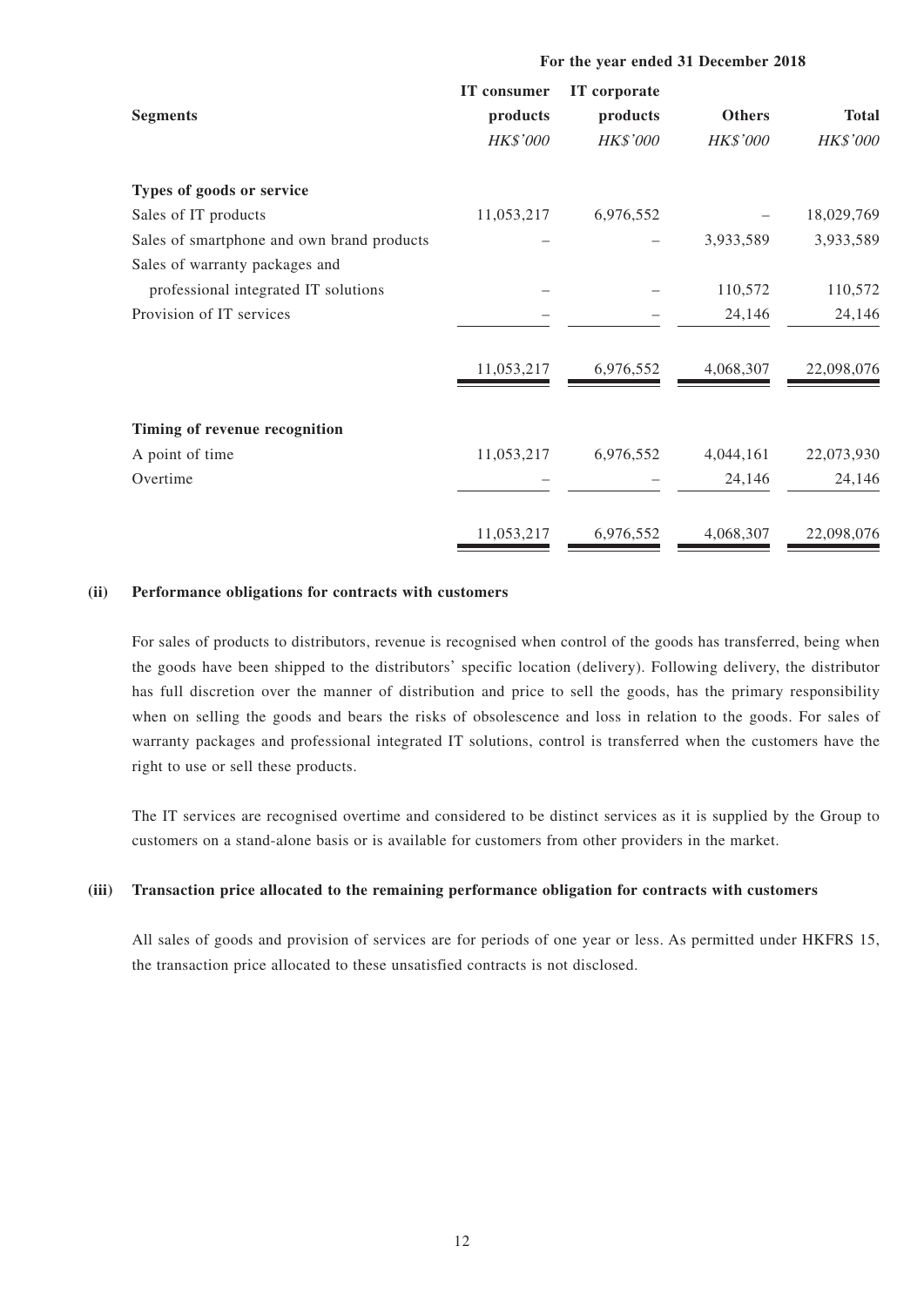#### **4. OTHER INCOME**

|                            | 2019            | 2018     |
|----------------------------|-----------------|----------|
|                            | <b>HK\$'000</b> | HK\$'000 |
| Bank interest income       | 10,700          | 6,669    |
| Government grants          | 30,106          | 27,155   |
| Waive of customer deposits | 358             | 1,028    |
| Waive of trade payables    | 1,985           | 5,890    |
| Compensation income        |                 | 2,873    |
| Investment income          | 9,316           | 1,559    |
| Others                     | 246             | 1,092    |
|                            | 52,711          | 46,266   |

#### **5. SEGMENT INFORMATION**

Information reported to the executive directors or the management of the Company, being the chief operating decision maker (the "CODM"), for the purposes of resource allocation and assessment of segment performance focuses on types of goods or services delivered or provided.

Specifically, the Group's reportable and operating segments under HKFRS 8 are as follows:

- 1. IT Consumer Products distribution of IT consumer products which include mainly personal computers, digital products and IT accessories.
- 2. IT Corporate Products distribution of IT corporate products which include mainly storage products, minicomputers, networking products, personal computer servers, intelligent building management system products and unified communications and contact centre products.
- 3. Others distribution of smartphones and development of its own brand products including but not limited to mobile location-based service products, sales of warranty packages and professional integrated IT solutions and provision of IT services.

The accounting policies of the reportable and operating segments are the same as the Group's accounting policies. Segment profit represents the profit earned by each segment without allocation of other income, research and development expenses, finance costs, exchange loss, net as well as unallocated head office and corporate administrative expenses. This is the measure reported to the CODM for the purposes of resource allocation and performance assessment.

Segment assets do not include plant and equipment, intangible assets, right-of-use assets, prepayments, deposits and other receivables, structured bank deposits, pledged bank deposits, bank balances and cash, and financial asset at FVTPL. Segment liabilities do not include other payables, tax payables, lease liabilities, amounts due to related companies, government grants and borrowings.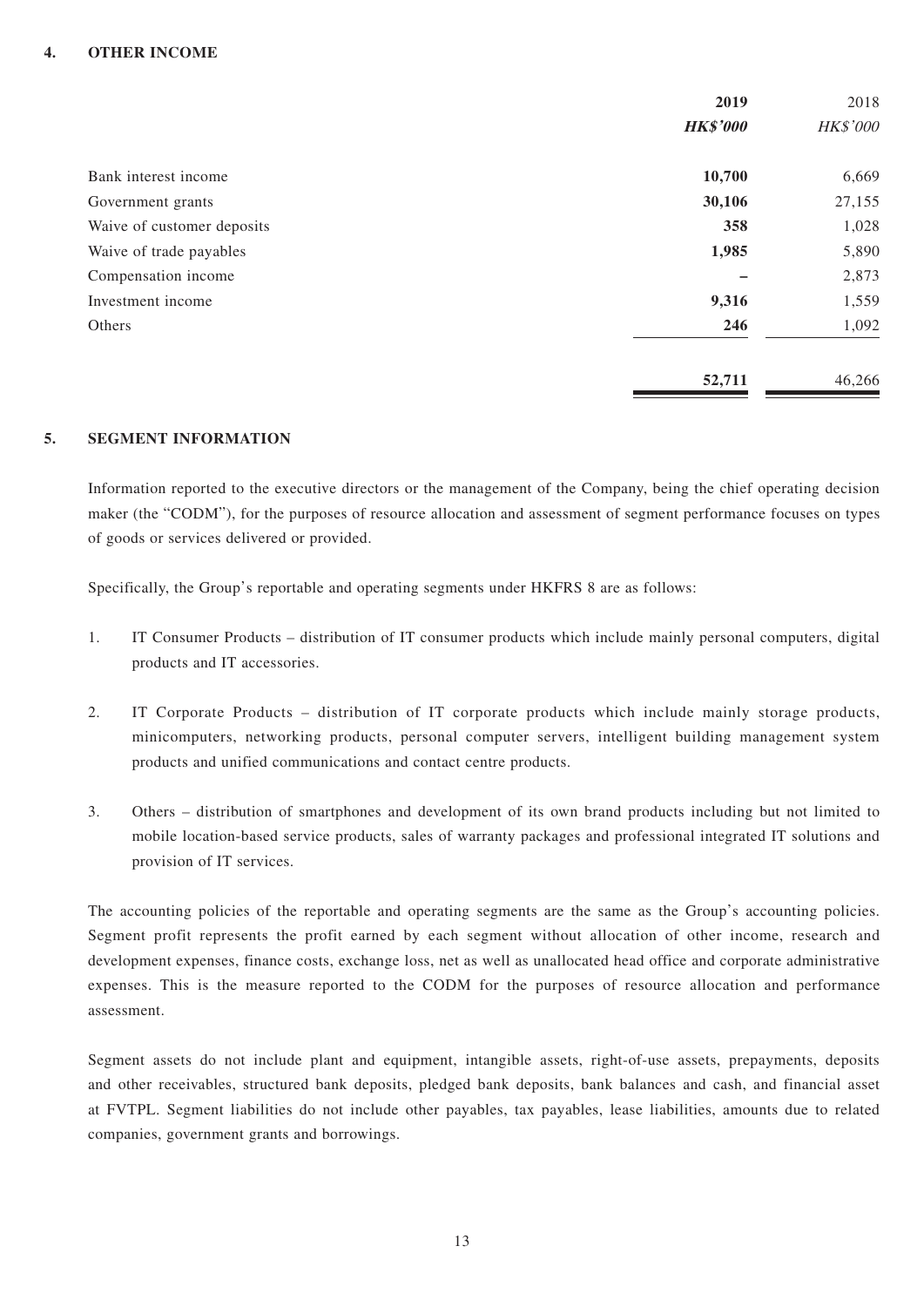The following is an analysis of the Group's revenue and results, as well as assets and liabilities by reportable and operating segment:

#### **For the year ended 31 December 2019**

|                                             | IT              | IT              |                 |                 |
|---------------------------------------------|-----------------|-----------------|-----------------|-----------------|
|                                             | consumer        | corporate       |                 |                 |
|                                             | products        | products        | <b>Others</b>   | <b>Total</b>    |
|                                             | <b>HK\$'000</b> | <b>HK\$'000</b> | <b>HK\$'000</b> | <b>HK\$'000</b> |
| Revenue                                     |                 |                 |                 |                 |
| External sales                              | 12,255,497      | 8,099,728       | 9,644,444       | 29,999,669      |
| <b>Segment profit</b>                       | 253,938         | 322,742         | 46,561          | 623,241         |
| Other income                                |                 |                 |                 | 52,711          |
| Research and development expenses           |                 |                 |                 | (13,509)        |
| Administrative expenses                     |                 |                 |                 | (168, 480)      |
| Exchange loss, net                          |                 |                 |                 | (6,601)         |
| Finance costs                               |                 |                 |                 | (85, 411)       |
| Profit before tax                           |                 |                 |                 | 401,951         |
| <b>Segment assets</b>                       | 2,604,362       | 2,024,258       | 745,568         | 5,374,188       |
| Unallocated assets:                         |                 |                 |                 |                 |
| Pledged bank deposits                       |                 |                 |                 | 1,022,483       |
| Bank balances and cash                      |                 |                 |                 | 711,740         |
| Prepayments, deposits and other receivables |                 |                 |                 | 93,935          |
| Plant and equipment                         |                 |                 |                 | 18,326          |
| Right-of-use assets                         |                 |                 |                 | 2,946           |
| Intangible assets                           |                 |                 |                 | 28,404          |
| Financial asset at FVTPL                    |                 |                 |                 | 30,699          |
| <b>Total consolidated assets</b>            |                 |                 |                 | 7,282,721       |
| <b>Segment liabilities</b>                  | 2,518,181       | 966,572         | 558,302         | 4,043,055       |
| Unallocated liabilities:                    |                 |                 |                 |                 |
| Other payables                              |                 |                 |                 | 309,237         |
| Amounts due to related companies            |                 |                 |                 | 6,412           |
| Government grants                           |                 |                 |                 | 1,946           |
| Tax payables                                |                 |                 |                 | 14,857          |
| Borrowings                                  |                 |                 |                 | 1,005,285       |
| Lease liabilities - non current             |                 |                 |                 | 81              |
| Lease liabilities - current                 |                 |                 |                 | 3,058           |
| <b>Total consolidated liabilities</b>       |                 |                 |                 | 5,383,931       |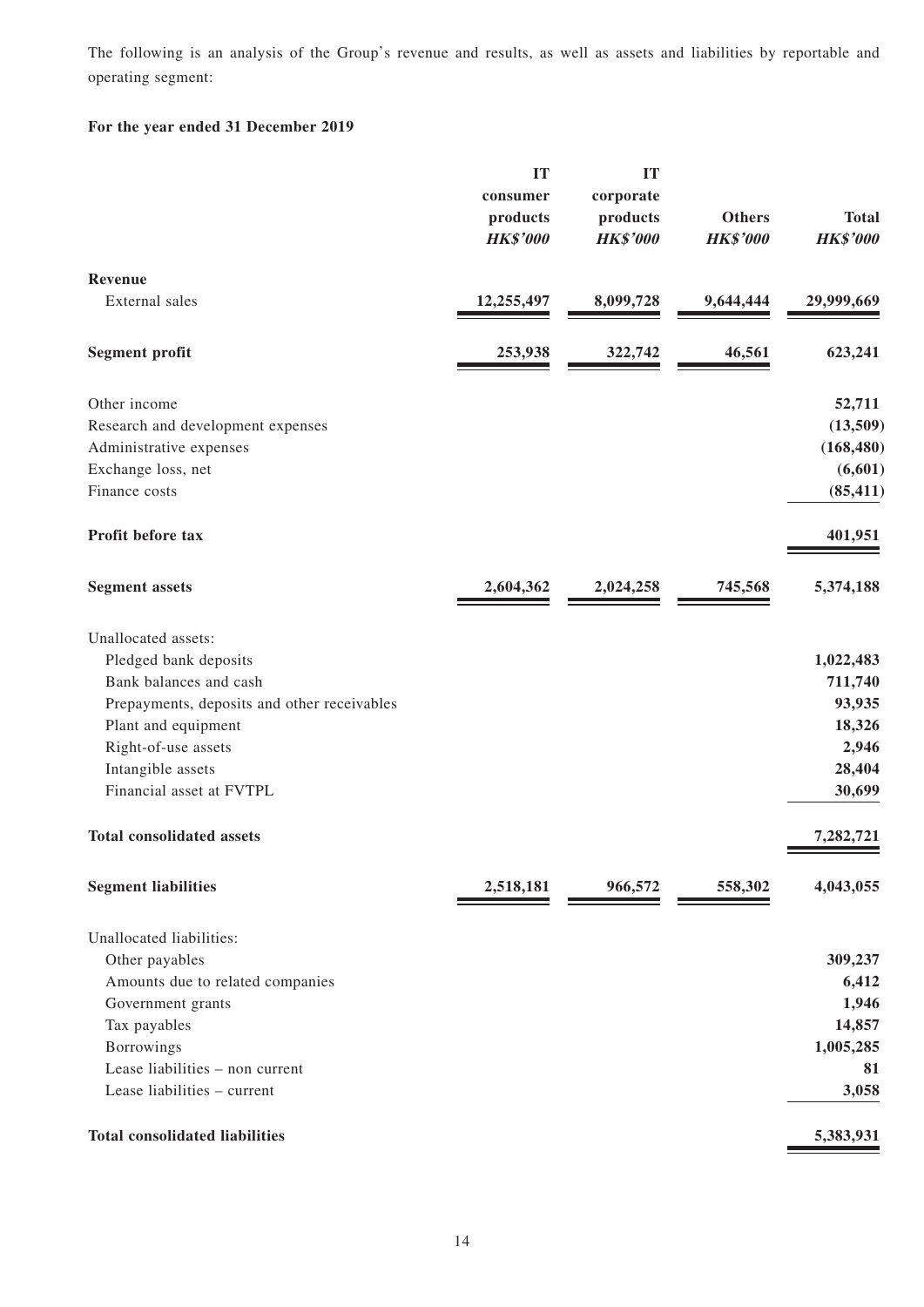|                                                                                                                                                                                                                           | IT<br>consumer<br>products<br>HK\$'000 | IT<br>corporate<br>products<br>HK\$'000 | Others<br>HK\$'000 | Total<br>HK\$'000                                                     |
|---------------------------------------------------------------------------------------------------------------------------------------------------------------------------------------------------------------------------|----------------------------------------|-----------------------------------------|--------------------|-----------------------------------------------------------------------|
| Revenue                                                                                                                                                                                                                   |                                        |                                         |                    |                                                                       |
| External sales                                                                                                                                                                                                            | 11,053,217                             | 6,976,552                               | 4,068,307          | 22,098,076                                                            |
| <b>Segment profit</b>                                                                                                                                                                                                     | 206,900                                | 304,741                                 | 11,998             | 523,639                                                               |
| Other income<br>Research and development expenses<br>Administrative expenses<br>Exchange loss, net<br>Finance costs                                                                                                       |                                        |                                         |                    | 46,266<br>(26, 012)<br>(123, 485)<br>(8,246)<br>(54, 011)             |
| Profit before tax                                                                                                                                                                                                         |                                        |                                         |                    | 358,151                                                               |
| <b>Segment assets</b>                                                                                                                                                                                                     | 2,816,950                              | 1,798,028                               | 67,385             | 4,682,363                                                             |
| Unallocated assets:<br>Structured bank deposits<br>Pledged bank deposits<br>Bank balances and cash<br>Prepayments, deposits and other receivables<br>Plant and equipment<br>Intangible assets<br>Financial asset at FVTPL |                                        |                                         |                    | 672,221<br>179,107<br>334,240<br>88,100<br>23,809<br>35,903<br>31,386 |
| <b>Total consolidated assets</b>                                                                                                                                                                                          |                                        |                                         |                    | 6,047,129                                                             |
| <b>Segment liabilities</b>                                                                                                                                                                                                | 2,058,837                              | 1,018,224                               | 78,150             | 3,155,211                                                             |
| Unallocated liabilities:<br>Other payables<br>Amounts due to related companies<br>Government grants<br>Tax payables<br>Borrowings                                                                                         |                                        |                                         |                    | 246,875<br>6,698<br>2,577<br>22,061<br>880,466                        |
| <b>Total consolidated liabilities</b>                                                                                                                                                                                     |                                        |                                         |                    | 4,313,888                                                             |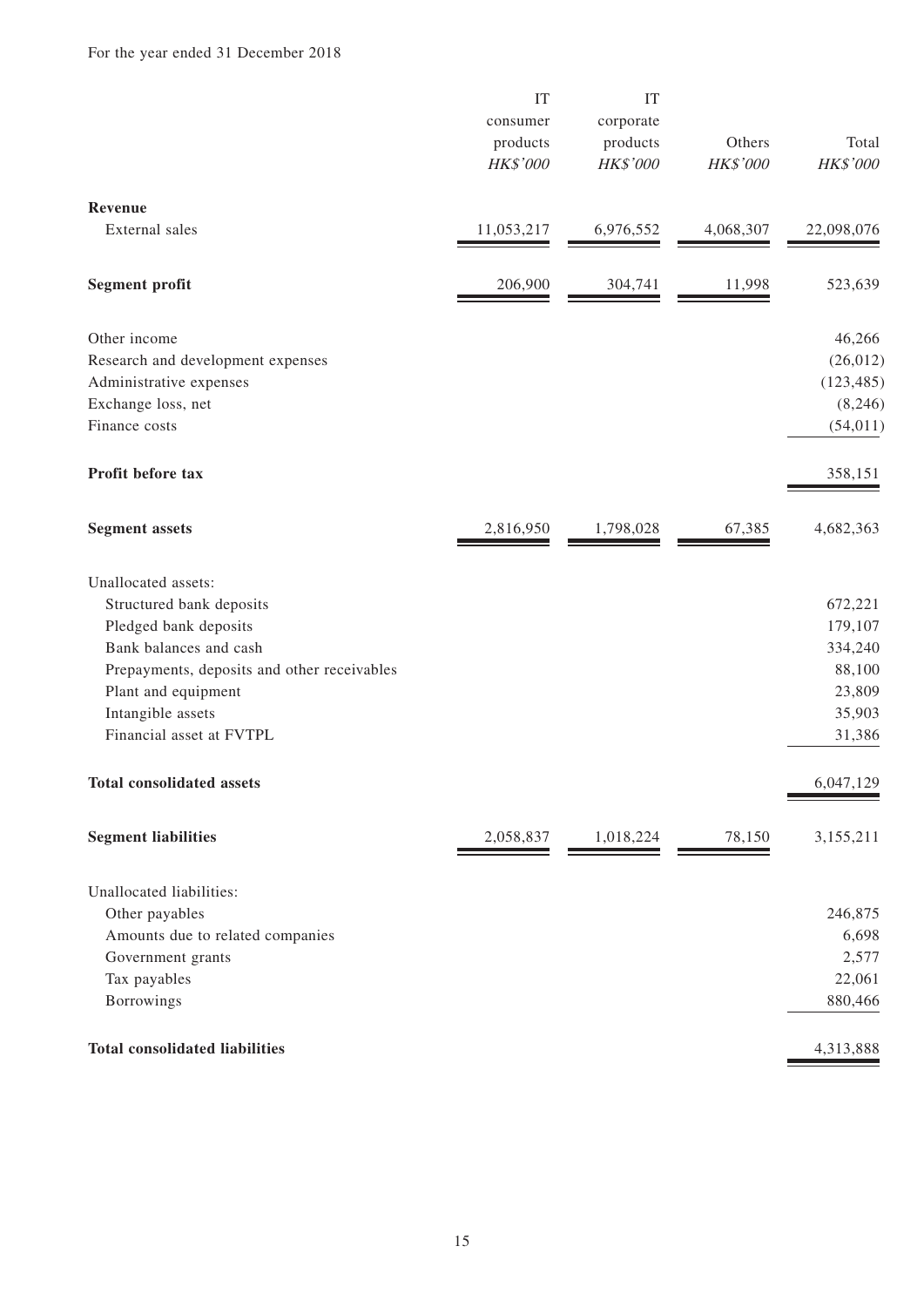#### **For the year ended 31 December 2019**

|                                                                                                                           | IT<br>consumer<br>products<br><b>HK\$'000</b> | IT<br>corporate<br>products<br><b>HK\$'000</b> | <b>Others</b><br><b>HK\$'000</b> | <b>Unallocated</b><br><b>HK\$'000</b> | <b>Total</b><br><b>HK\$'000</b> |
|---------------------------------------------------------------------------------------------------------------------------|-----------------------------------------------|------------------------------------------------|----------------------------------|---------------------------------------|---------------------------------|
| Amounts included in the measure of segment profit or<br>loss or segment assets:                                           |                                               |                                                |                                  |                                       |                                 |
| Impairment loss on trade receivables, net                                                                                 | 3,195                                         | 3,771                                          | 739                              |                                       | 7,705                           |
| Allowance (reversal of allowance) for inventories                                                                         | 2,929                                         | 6,576                                          | (196)                            |                                       | 9,309                           |
| Amounts regularly provided to the CODM but not<br>included in the measure of segment profit or loss or<br>segment assets: |                                               |                                                |                                  |                                       |                                 |
| Research and development expenses                                                                                         |                                               |                                                |                                  | 13,509                                | 13,509                          |
| Addition to non-current assets                                                                                            |                                               |                                                |                                  | 9,929                                 | 9,929                           |
| Depreciation                                                                                                              |                                               |                                                |                                  | 11,137                                | 11,137                          |
| Amortisation                                                                                                              |                                               |                                                |                                  | 3,587                                 | 3,587                           |
| Bank interest income                                                                                                      |                                               |                                                |                                  | (10,700)                              | (10,700)                        |
| Finance costs                                                                                                             |                                               |                                                |                                  | 85,411                                | 85,411                          |
| Income tax expenses                                                                                                       |                                               |                                                |                                  | 112,785                               | 112,785                         |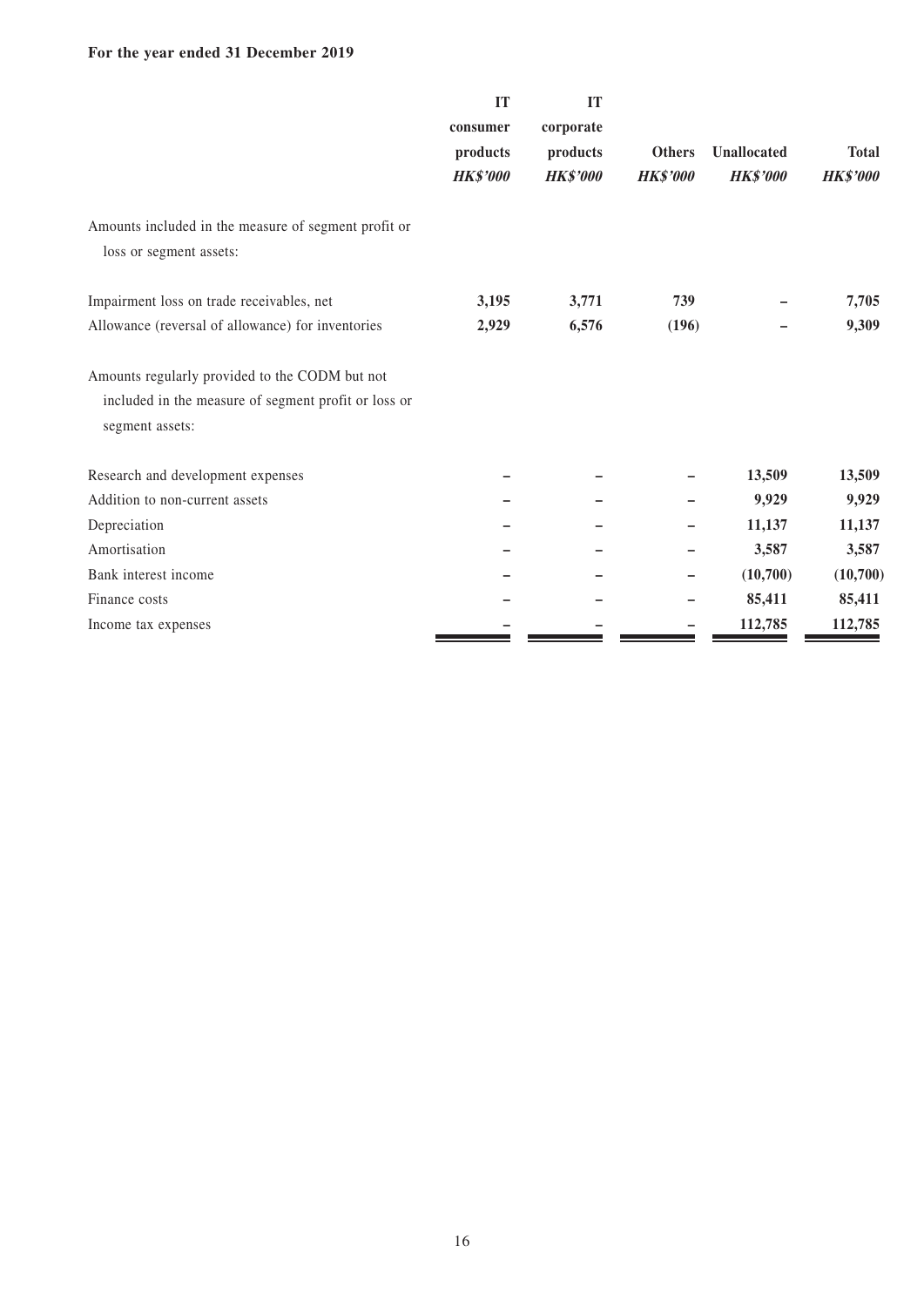| <b>IT</b> | <b>IT</b> |          |             |          |
|-----------|-----------|----------|-------------|----------|
| consumer  | corporate |          |             |          |
| products  | products  | Others   | Unallocated | Total    |
| HK\$'000  | HK\$'000  | HK\$'000 | HK\$'000    | HK\$'000 |
|           |           |          |             |          |
|           |           |          |             |          |
| 8,557     | (6,238)   | (571)    |             | 1,748    |
|           |           |          |             |          |
| (34)      | 10,401    | (3,401)  |             | 6,966    |
|           |           |          |             |          |
|           |           |          |             |          |
|           |           |          |             |          |
|           |           |          | 26,012      | 26,012   |
|           |           |          | 14,547      | 14,547   |
|           |           |          | 3,825       | 3,825    |
|           |           |          | 2,581       | 2,581    |
|           |           |          | (44)        | (44)     |
|           |           |          | (6,669)     | (6,669)  |
|           |           |          | 54,011      | 54,011   |
|           |           |          | 88,001      | 88,001   |
|           |           |          |             |          |

#### **Geographical information**

The following table provides an analysis of the Group's sales by geographical market, based on the origin of the goods:

|                 | 2019<br><b>HK\$'000</b> | 2018<br>HK\$'000 |
|-----------------|-------------------------|------------------|
| Mainland, China | 29,869,634              | 21,957,610       |
| Other regions   | 130,035                 | 140,466          |
|                 | 29,999,669              | 22,098,076       |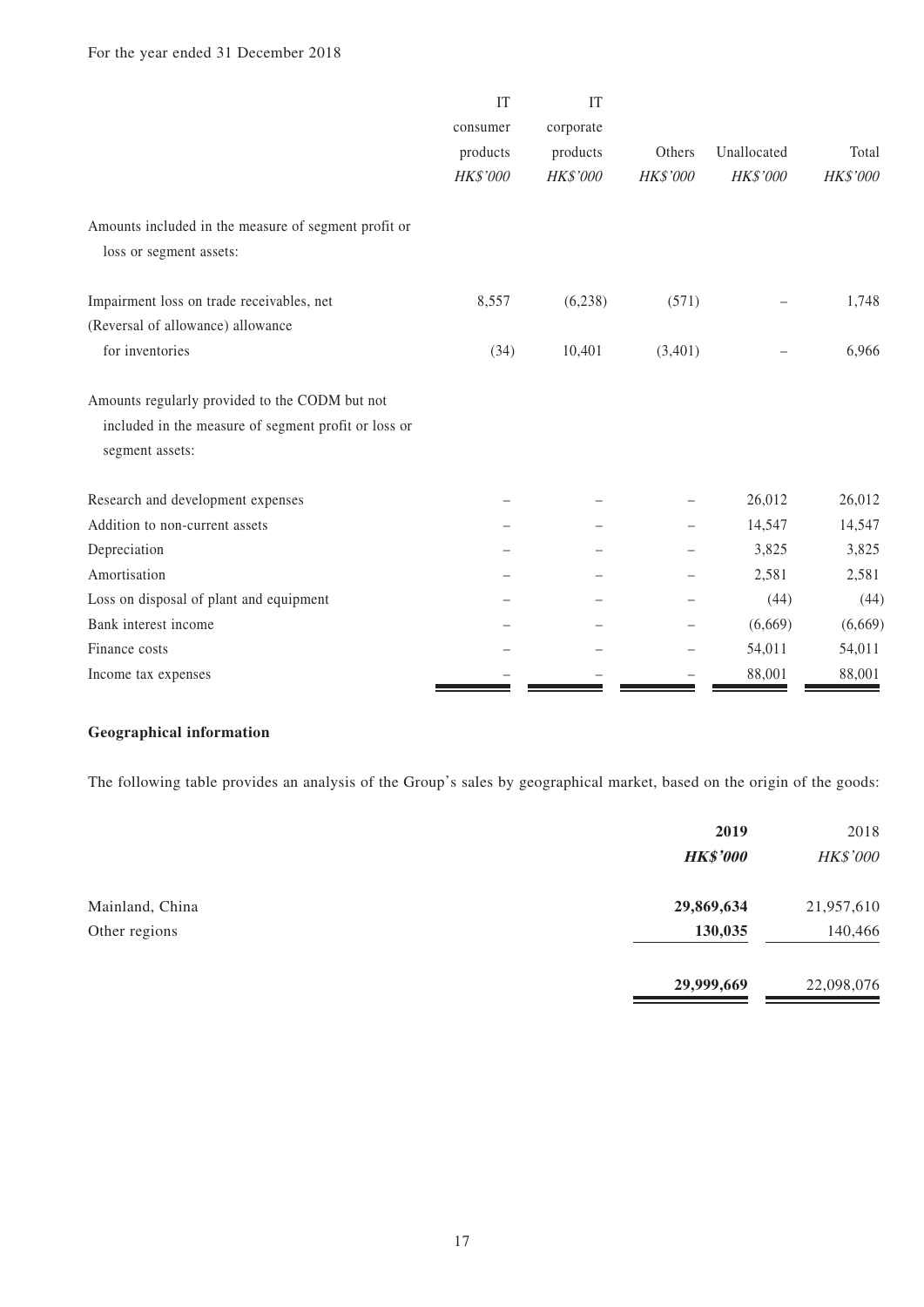The following is an analysis of the carrying amount of non-current assets\* analysed by the geographical area in which the assets are located:

|                              | 2019<br><b>HK\$'000</b> | 2018<br>HK\$'000 |
|------------------------------|-------------------------|------------------|
| Hong Kong<br>Mainland, China | 1<br>49,675             | 59,711           |
|                              | 49,676                  | 59,712           |

\* Non-current assets excluded financial instruments.

#### **Information about major customer**

Revenue from customers of the corresponding years contributing over 10% of the total revenue of the Group are as follows.

|                | Year ended      |           |
|----------------|-----------------|-----------|
|                | 2019            | 2018      |
|                | <b>HK\$'000</b> | HK\$'000  |
| Customer $A1$  | 3,652,151       |           |
| Customer $B^2$ | 3,630,842       | 2,642,745 |

#### 1 Revenue from IT consumer products and others

2 Revenue from IT consumer products

#### **6. FINANCE COSTS**

|                                | 2019            | 2018            |
|--------------------------------|-----------------|-----------------|
|                                | <b>HK\$'000</b> | <b>HK\$'000</b> |
| Interest on:                   |                 |                 |
| Bank and other borrowings      | 45,160          | 28,258          |
| Discounted bills with recourse | 33,875          | 19,678          |
| Guarantee fee                  | 6,070           | 6,075           |
| Lease liabilities              | 306             |                 |
|                                | 85,411          | 54,011          |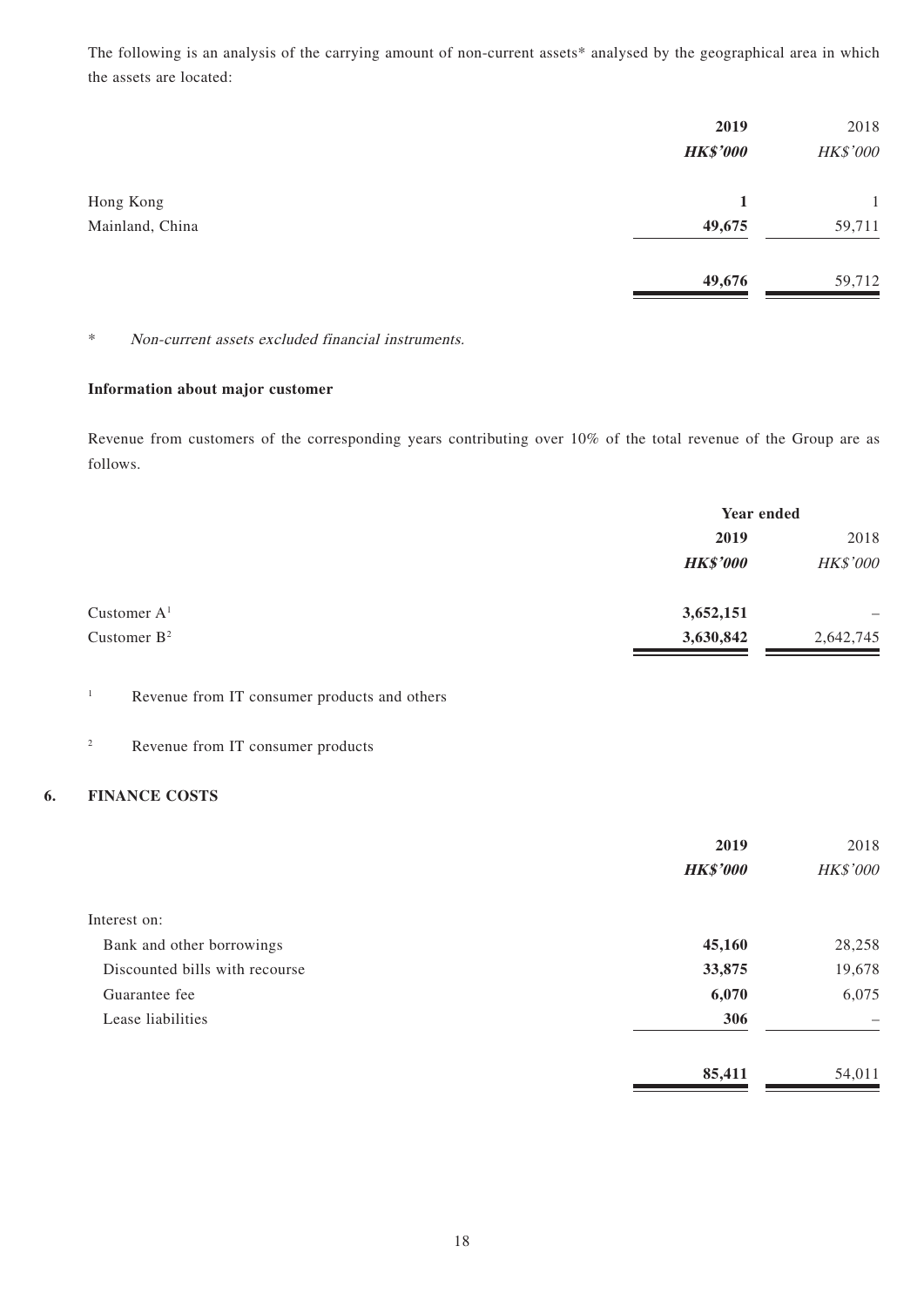#### **7. INCOME TAX EXPENSES**

|                                         | 2019            | 2018     |
|-----------------------------------------|-----------------|----------|
|                                         | <b>HK\$'000</b> | HK\$'000 |
| Current tax:                            |                 |          |
| Hong Kong Profits Tax                   |                 |          |
| - Provision for the year                |                 | 4,118    |
| - (Under)/over provision in prior years | (38)            | 869      |
|                                         | (38)            | 4,987    |
| The PRC Enterprise Income Tax ("EIT")   |                 |          |
| - Provision for the year                | 108,053         | 85,798   |
| - Over/(under) provision in prior years | 4,770           | (2,784)  |
|                                         | 112,823         | 83,014   |
|                                         | 112,785         | 88,001   |

Pursuant to the rules and regulations of the Bermuda, the Company is not subject to any income tax in the Bermuda.

On 21 March 2018, the Hong Kong Legislative Council passed The Inland Revenue (Amendment) (No. 7) Bill 2018 (the "Bill") which introduces the two-tiered profits tax rates regime. The Bill was signed into law on 28 March 2018 and was gazetted on the following day. Under the two-tiered profits tax rates regime, the first HK\$2,000,000 of profits of the qualifying group entity will be taxed at 8.25%, and profits above HK\$2,000,000 will be taxed at 16.5%. The profits of group entities not qualifying for the two-tiered profits tax rates regime will continue to be taxed at a flat rate of 16.5%.

Under the Law of the PRC on EIT (the "EIT Law") and Implementation Regulation of the EIT Law, except as disclosed below, the tax rates of subsidiaries in PRC are 25% for both years.

Beijing Changhong IT Intelligence System Co., Ltd operating in the PRC have been accredited as a "High and New Technology Enterprise" by the Ministry of Science and Technology, the PRC and relevant authorities for a term of three years starting 2018, and have been registered with the local tax authorities for enjoying the reduced 15% EIT rate. Accordingly, the profits derived by the subsidiary are subject to 15% EIT rate for the year ended 31 December 2019 and 2018. The qualification as a High and New Technology Enterprise will be subject to review every three years by the relevant tax authorities in the PRC.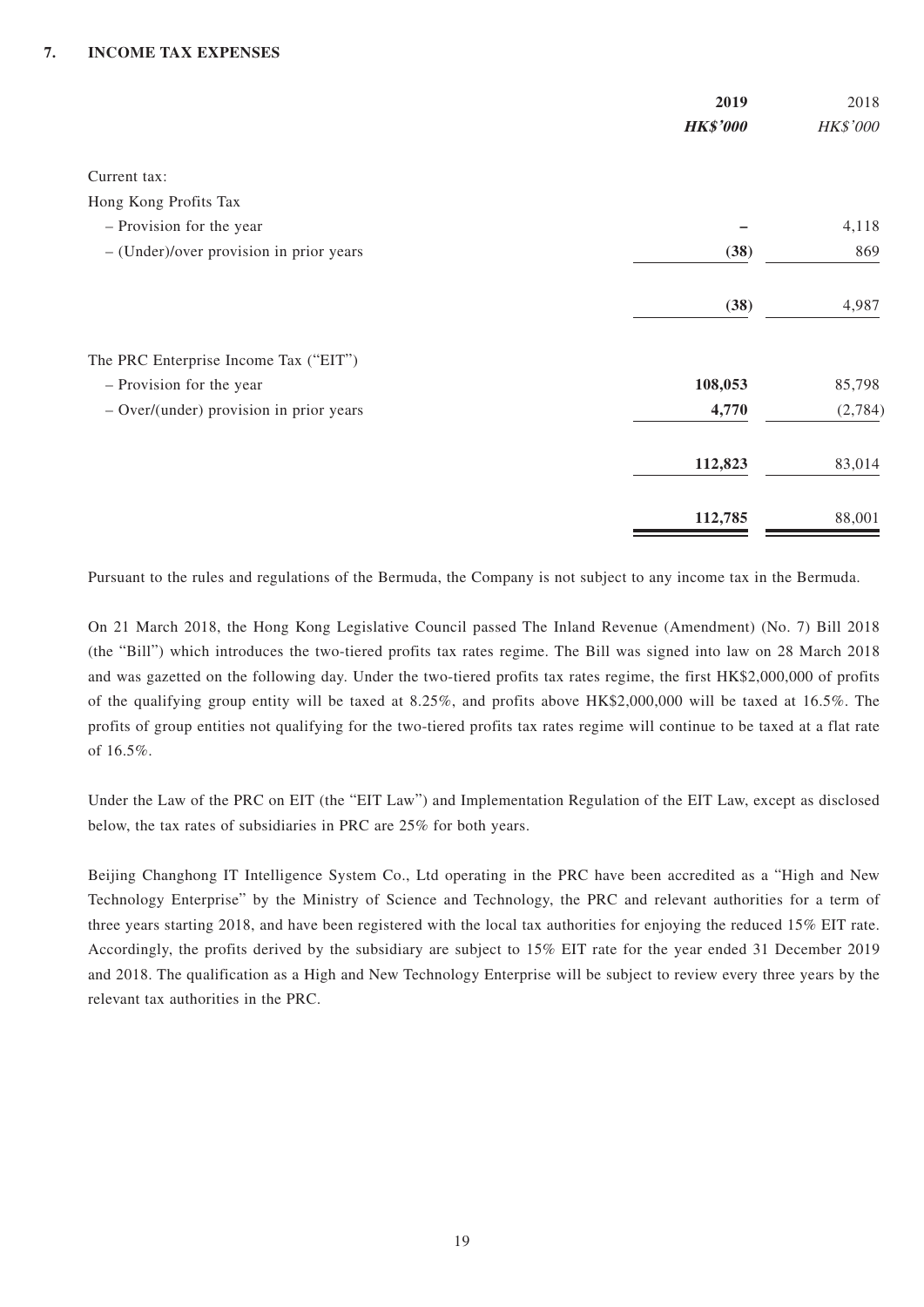The tax charge for the years can be reconciled to the profit before tax per the consolidated statement of profit or loss and other comprehensive income are as follows:

|                                                                              | 2019            | 2018            |
|------------------------------------------------------------------------------|-----------------|-----------------|
|                                                                              | <b>HK\$'000</b> | <b>HK\$'000</b> |
| Profit before tax                                                            | 401,951         | 358,151         |
| Tax at the domestic income tax rate of $25\%$ (2018: $25\%$ ) (Note)         | 100,488         | 89,538          |
| Tax effect of income not taxable for tax purpose                             | (734)           | (1,602)         |
| Tax effect of expenses not deductible for tax purpose                        | 1,096           | 1,407           |
| Effect of tax exemption and tax concessions                                  | (143)           | (1,030)         |
| Effect of different tax rate of subsidiaries operating in other jurisdiction |                 | (2,103)         |
| Tax effect of tax losses not recognised                                      | 2,664           | 3,706           |
| Tax effect of deductible temporary differences not recognised                | 2,080           |                 |
| Under (over) provision in prior years                                        | 4,732           | (1, 915)        |
| Others                                                                       | 2,602           |                 |
| Income tax expenses                                                          | 112,785         | 88,001          |

Note: The domestic tax rate in the jurisdiction where the operations of the Group are substantially based is used.

Under the EIT Law, withholding tax is imposed on dividends declared in respect of profits earned by the PRC subsidiaries from 1 January 2008 onwards. Deferred taxation has not been provided for in the consolidated financial statements in respect of temporary differences attributable to retained earnings of the PRC subsidiaries amounting to HK\$1,976,382,000 (2018: HK\$2,033,494,000) as the Group is able to control the timing of the reversal of the temporary differences and it is probable that the temporary differences will not reverse in the foreseeable future.

At the end of the reporting period, the Group has unused tax losses of HK\$25,480,000 (2018: HK\$14,824,000) contributed by continuing operations available for offset against future profits. No deferred tax asset has been recognised due to the unpredictability of future profit streams. Unrecognised tax losses of approximately HK\$15,688,000 (2018: HK\$14,824,000) will expire from 2023 to 2024 and approximately HK\$9,792,000 (2018: Nil) subject to agreement by Hong Kong Inland Revenue Department, may be earned forward indefinitely.

At the end of the reporting period, the Group has deductible temporary differences of HK\$8,320,000 (2018: Nil). No deferred tax asset has been recognised in relation to such deductible temporary difference as it is not probable that taxable profit will be available against which the deductible temporary differences can be utilised.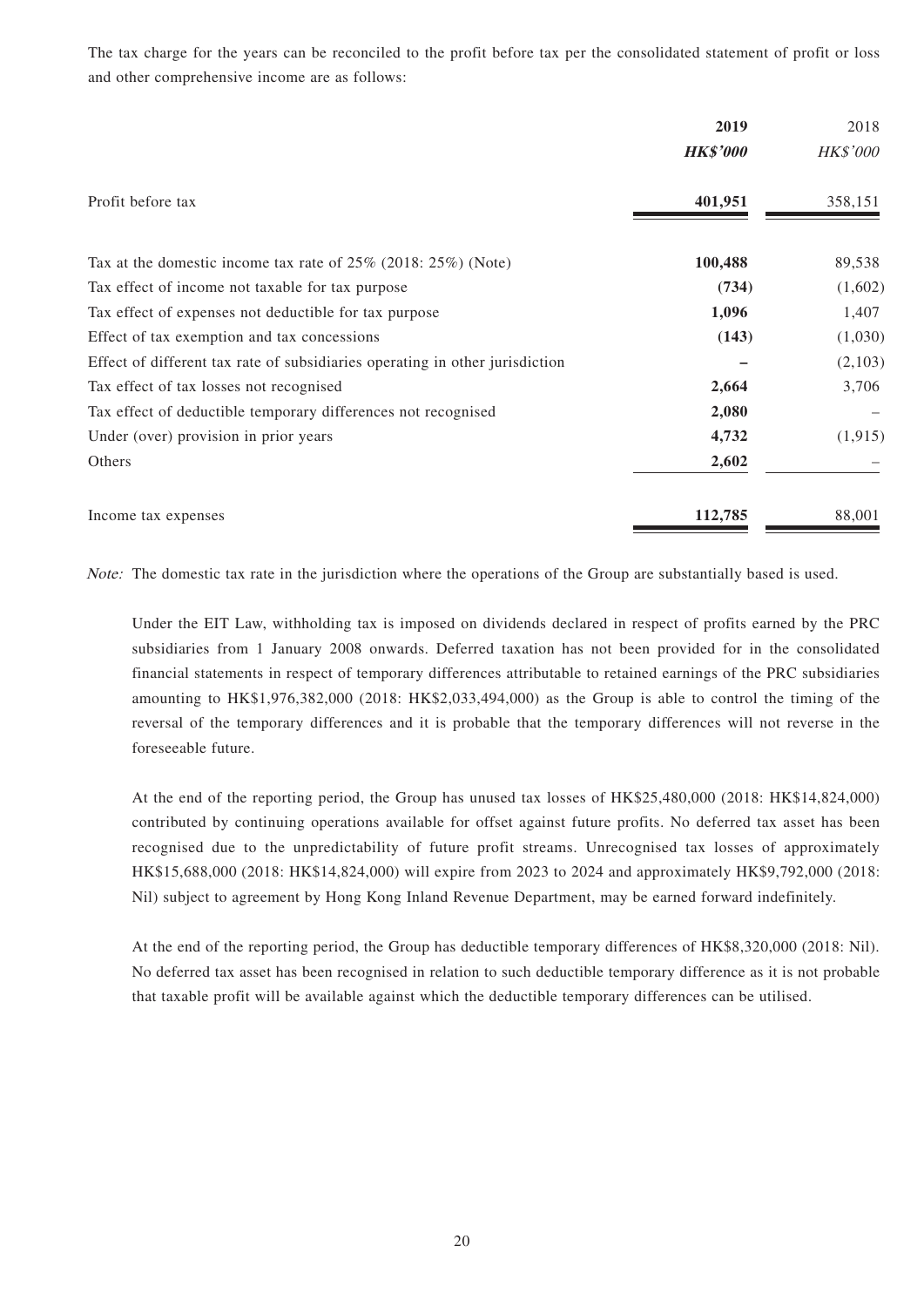#### **8. PROFIT FOR THE YEAR**

Profit for the year from continuing operations has been arrived at after charging (crediting):

|                                                            | 2019            | 2018            |
|------------------------------------------------------------|-----------------|-----------------|
|                                                            | <b>HK\$'000</b> | <b>HK\$'000</b> |
| Depreciation for plant and equipment                       | 4,150           | 3,825           |
| Depreciation for right-of-use assets                       | 6,987           |                 |
| Amortisation of intangible assets                          | 3,587           | 2,581           |
| Auditor's remuneration                                     | 2,300           | 2,300           |
| Directors' emoluments                                      | 13,813          | 12,975          |
| Cost of inventories recognised as an expense               | 29,040,470      | 21,266,681      |
| Staff costs, (including directors' emoluments)             |                 |                 |
| - Salaries and related staff costs                         | 237,352         | 217,738         |
| - Retirement benefits scheme contributions                 | 43,854          | 39,161          |
|                                                            | 281,206         | 256,899         |
| Allowance for inventories, net (included in cost of sales) | 9,309           | 6,966           |
| Impairment loss on trade receivables, net                  | 7,705           | 1,748           |
| Research and development expenses (Note)                   | 13,509          | 26,012          |
| Gain on disposal of plant and equipment                    |                 | (44)            |
| Written off of software under development                  |                 | 7,526           |
| Written off of plant and equipment                         | 5,260           | 1,553           |
| Written off of software                                    | 8,572           |                 |
| Short-term lease expenses                                  | 2,257           |                 |
| Minimum lease payments in respect of rented premises       |                 | 11,587          |

Note: Included in the research and development expenses, approximately HK\$7,664,000 (2018: HK\$14,504,000) are related to staff costs.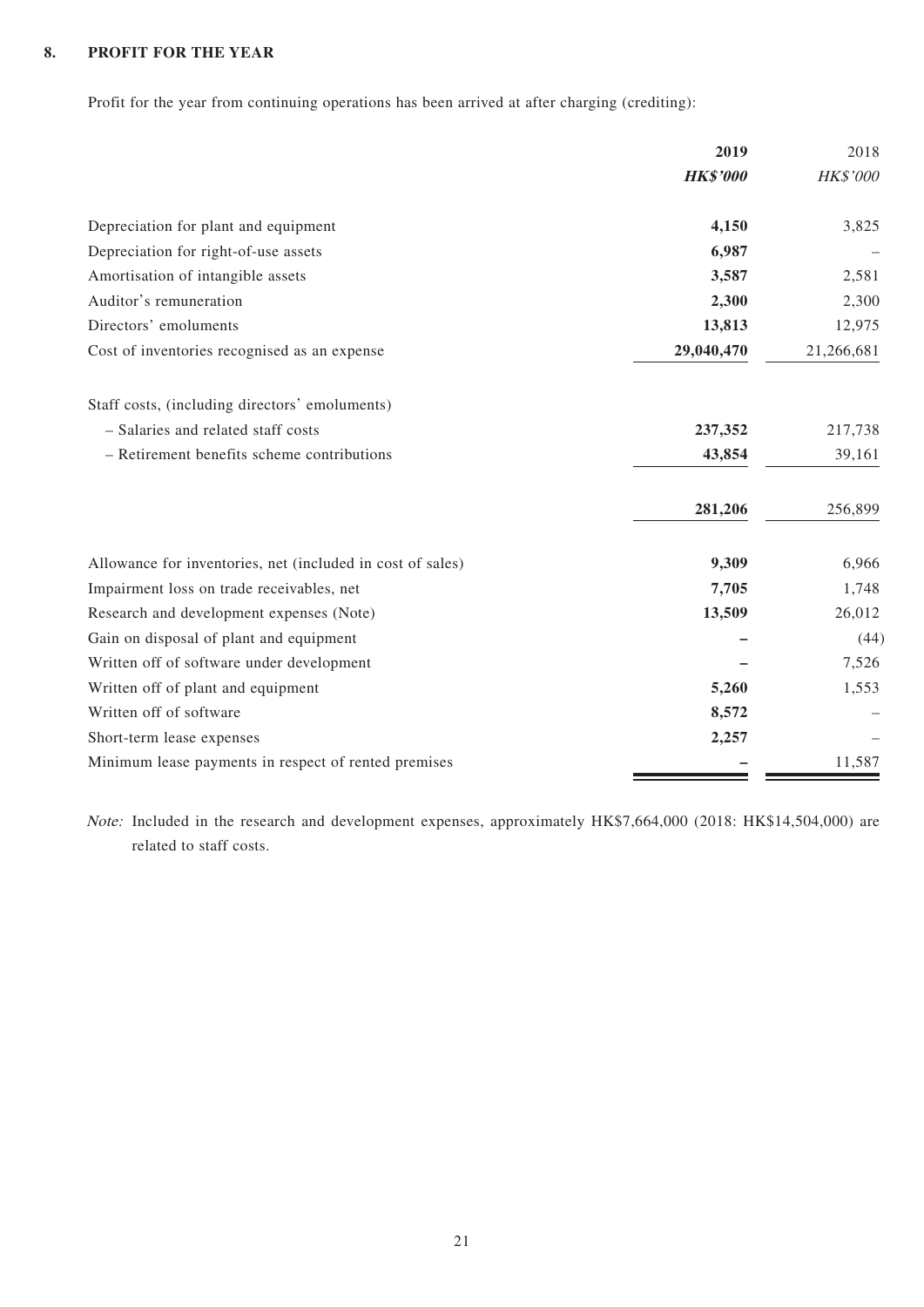#### **9. EARNINGS PER SHARE**

The calculation of the basic and diluted earnings per share attributable to owners of the Company is based on the following data:

|                                                               | 2019                  | 2018       |
|---------------------------------------------------------------|-----------------------|------------|
|                                                               | <b>HK\$'000</b>       | HK\$'000   |
| Earnings                                                      |                       |            |
| Profit for the year attributable to owners of the Company     | 289,166               | 270,150    |
| Less: Earnings attributable to convertible preference shares  | (125, 528)            | (117, 273) |
| Earnings for the purpose of basic earnings per share          | 163,638               | 152,877    |
| Add: Earnings attributable to convertible preference shares   | 125,528               | 117,273    |
| Earnings for the purpose of diluted earnings per share        | 289,166               | 270,150    |
|                                                               | 2019                  | 2018       |
|                                                               | $\boldsymbol{\theta}$ | 000'       |
| Number of Shares                                              |                       |            |
| Weighted average number of ordinary shares for the purpose of |                       |            |
| basic earnings per share                                      | 1,454,652             | 1,454,652  |
| Weighted average number of convertible preference shares      |                       |            |
| for the purpose of diluted earnings per share                 | 1,115,868             | 1,115,868  |
| Weighted average number of shares for the purpose of          |                       |            |
| diluted earnings per share                                    | 2,570,520             | 2,570,520  |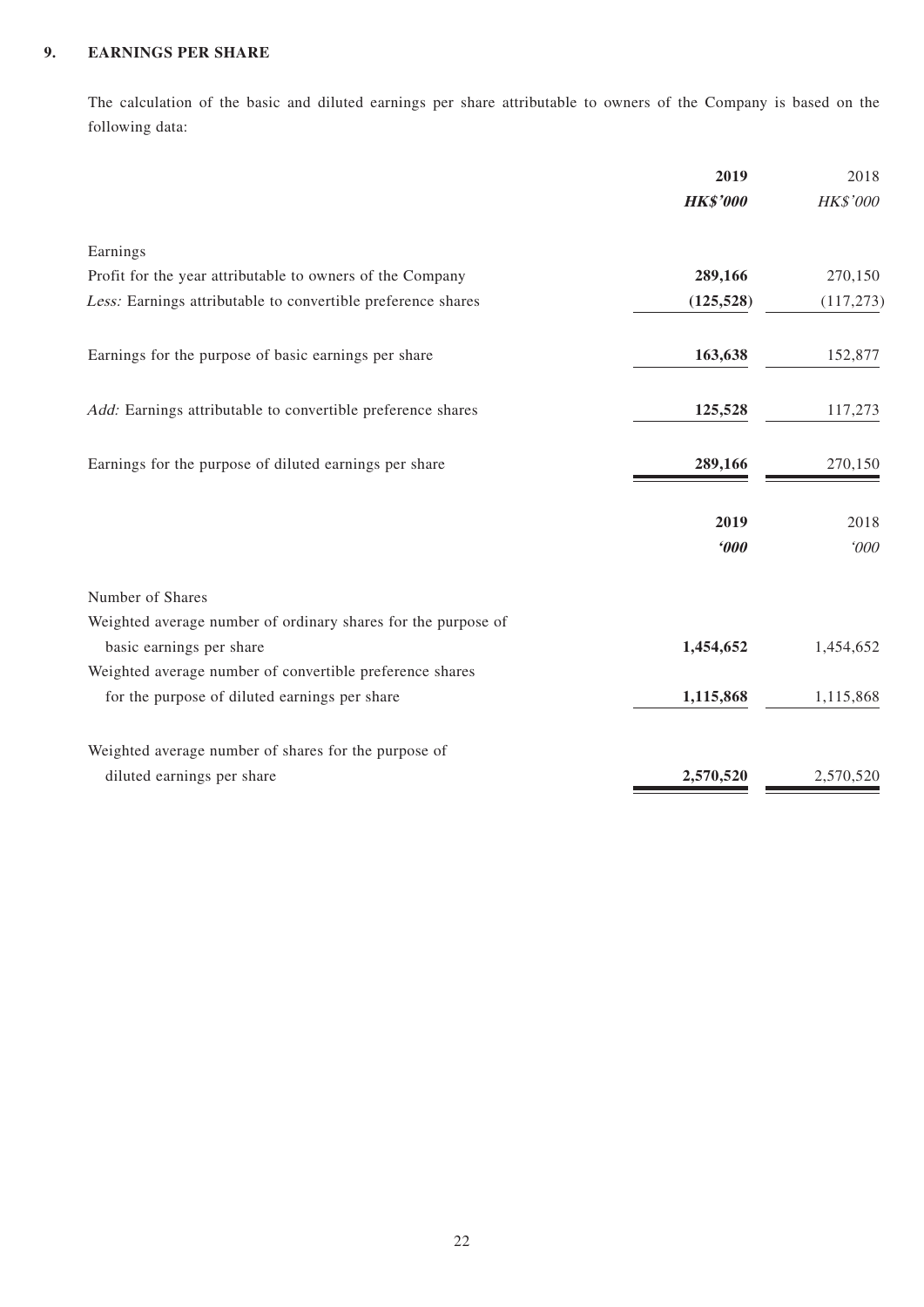#### **10. TRADE RECEIVABLES**

|                                 | 2019            | 2018            |
|---------------------------------|-----------------|-----------------|
|                                 | <b>HK\$'000</b> | <b>HK\$'000</b> |
| Trade receivables               | 2,128,128       | 1,460,826       |
| Less: Allowance for credit loss | (40, 713)       | (46, 873)       |
| Trade receivables               | 2,087,415       | 1,413,953       |

As at 1 January 2018, trade receivables from contracts with customers amounted to HK\$1,329,885,000.

The following is the aging analysis of trade receivables, net of allowance for credit losses, based on the invoice dates at the end of the reporting periods:

|                  | 2019            | 2018      |
|------------------|-----------------|-----------|
|                  | <b>HK\$'000</b> | HK\$'000  |
| Within 30 days   | 1.180,463       | 696,701   |
| $31 - 60$ days   | 427,543         | 363,149   |
| $61 - 90$ days   | 238,836         | 194,561   |
| $91 - 180$ days  | 129,386         | 94,792    |
| $181 - 365$ days | 55,267          | 36,714    |
| Over 1 year      | 55,920          | 28,036    |
|                  | 2,087,415       | 1,413,953 |

As at 31 December 2019, included in the Group's trade receivables balance are debtors with aggregate carrying amount of HK\$369,386,000 (2018: HK\$299,306,000) which are past due but not impaired as at the reporting date. Out of the past due balances, HK\$91,344,000 (2018: HK\$75,669,000 has been past due 90 days or more and is not considered as in default as there has not been a significant change in credit quality and the amounts are still considered fully recoverable.

The Group allows a credit period ranging from 30 – 180 days to its third party trade customers.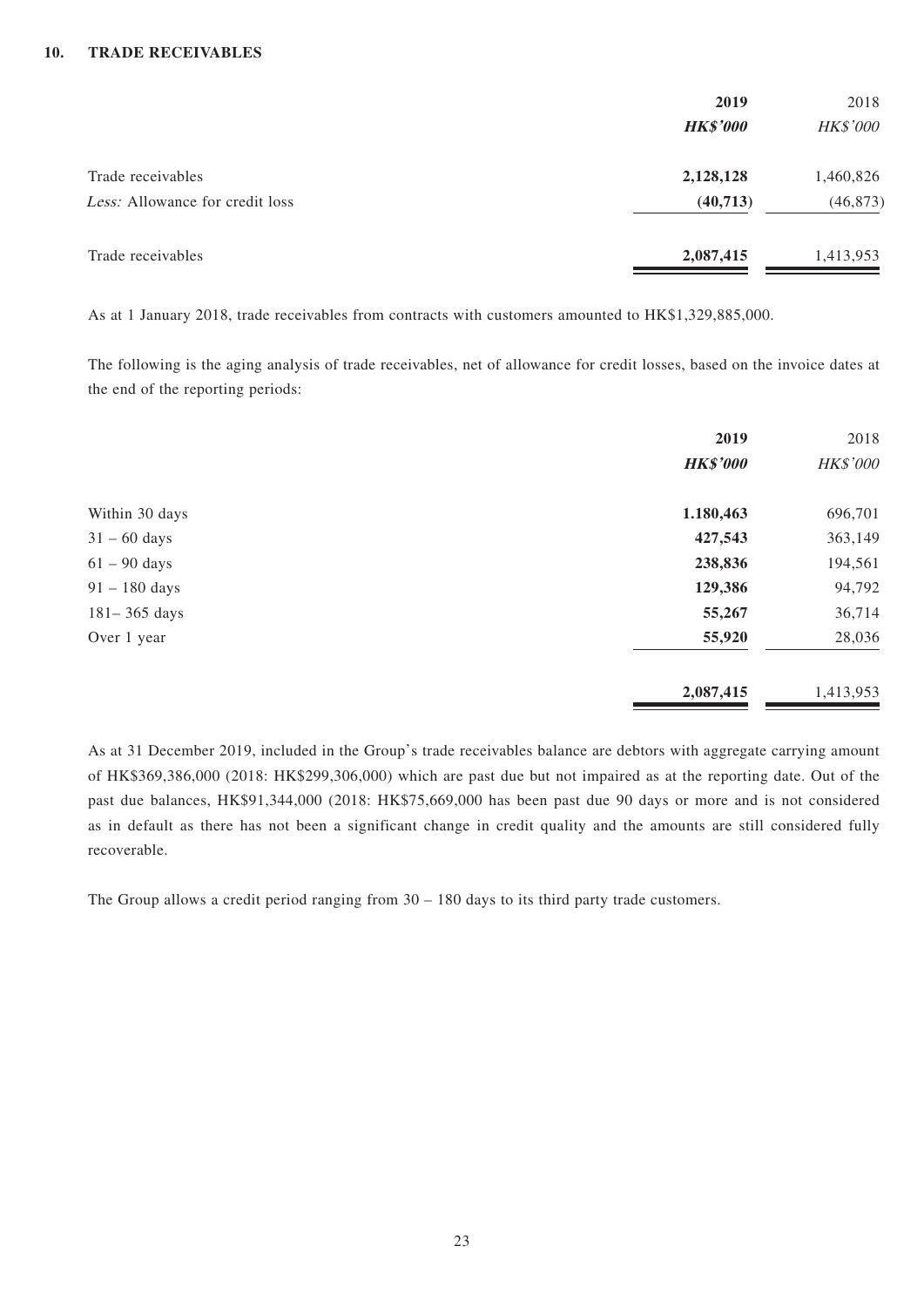#### **11. TRADE AND BILLS PAYABLES**

The aging analysis of trade and bills payables, based on the date of receipt of goods, is as follows:

|                  | 2019            | 2018      |
|------------------|-----------------|-----------|
|                  | <b>HK\$'000</b> | HK\$'000  |
| Within 30 days   | 1,769,173       | 2,161,954 |
| $31 - 60$ days   | 859,048         | 452,173   |
| $61 - 90$ days   | 573,545         | 69,695    |
| $91 - 180$ days  | 349,752         | 59,938    |
| $181 - 365$ days | 36,781          | 25,086    |
| Over 1 year      | 44,853          | 39,134    |
|                  | 3,633,152       | 2,807,980 |

The credit period on purchase of goods is ranging from 30 – 120 days (2018: 30 – 120 days). The Group has financial risk management policies in place to ensure that all payables are settled within the credit timeframe.

#### **12. DIVIDENDS**

|                                                               | 2019            | 2018            |
|---------------------------------------------------------------|-----------------|-----------------|
|                                                               | <b>HK\$'000</b> | <b>HK\$'000</b> |
| Dividends recognised as distribution during the year:         |                 |                 |
| 2018 Final – HK\$0.03 (2018: 2017 Final – HK\$0.03) per share | 77,116          | 77.116          |

The board of directors recommended the payment of a final dividend of HK\$0.04 (2018 Final: HK\$0.03) per share in respect of the year ended 31 December 2019, amounting to HK\$102,820,800, which is subject to the approval by the shareholders in the forthcoming annual general meeting.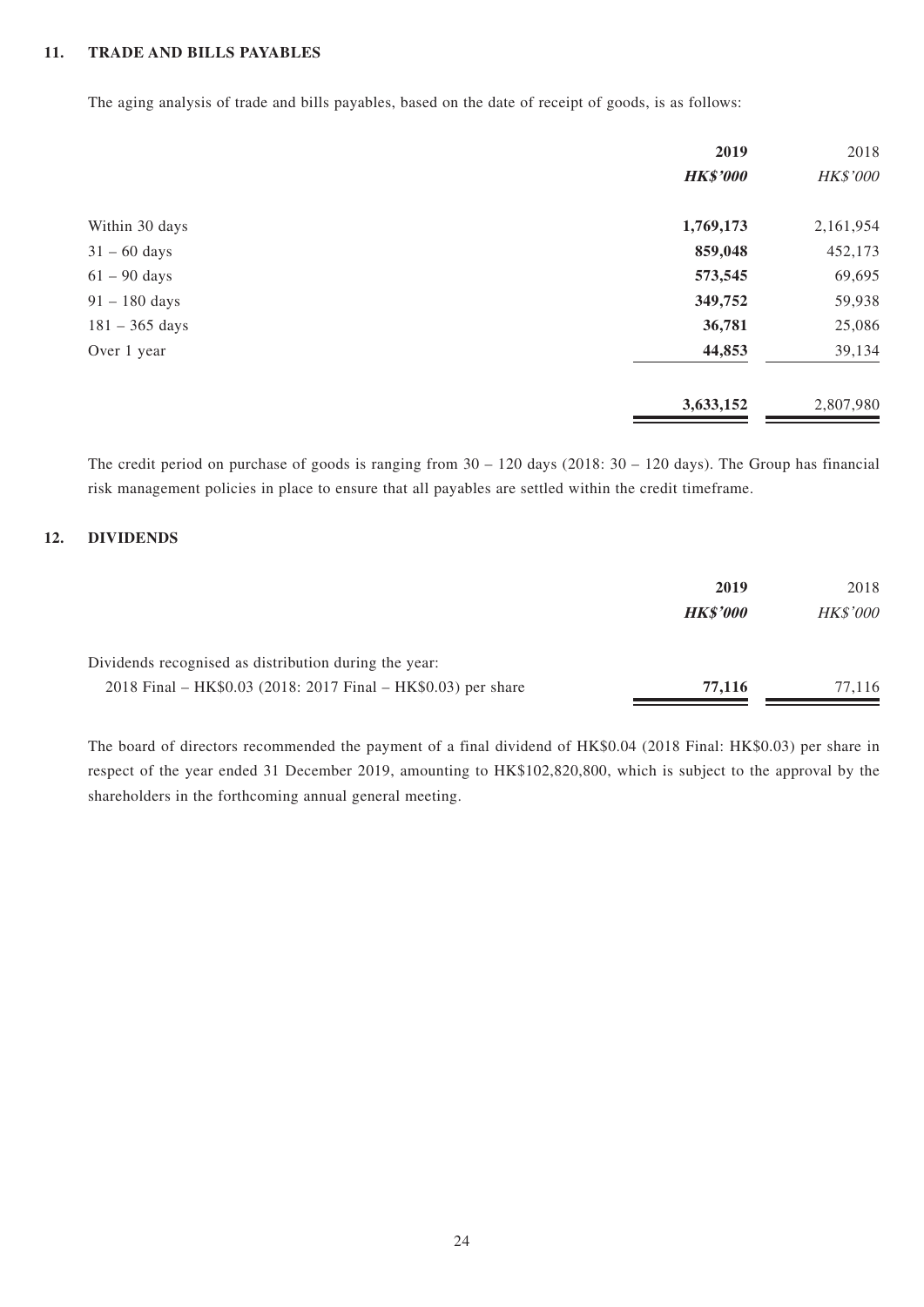### **CHAIRMAN'S STATEMENT**

Dear Shareholders,

In 2019, the business of the Group continued to operate in a prudent manner, along with the growth of global economy.

### **BUSINESS REVIEW**

In 2019, the global economic and trade growth slowed down significantly, the trade situation became tenser, foreign direct investment plummeted, the growth rate of major advanced economies continued to decline, and the downward pressure on emerging economies intensified. In the face of the complex situation where domestic and overseas risks and challenges have obviously risen and the downward pressure on the global economy, China's economy in 2019 generally underwent steadily progress, with economic structure continuously optimized and development quality steadily improved. The innovation and wide penetration of the new generation of information technology represented by cloud computing, big data, Internet of Things and artificial intelligence have constantly stimulated the development vitality of traditional industries while continuously breeding emerging industries. The digital economy presented a sustained and rapid growth trend. In 2019, the Group strengthened its cooperation with key manufacturers to maintain the growth trend of its traditional distribution business; following the business policy of "professional in-depth development and value growth," and the industrial development trend the Group made investment and in-depth engagement in the leading technologies such as big data mining, cloud computing and Internet of Things on the basis of stable development of traditional business and core competence; it strived to build a B2B new distribution e-commerce platform, Jiahua Duola, explore the Internet distribution business model, and build a new distribution ecosystem. The Group achieved good growth in its principal business scale and profitability in 2019.

In 2019, the Group recorded an income of about HK\$29,999.67 million, up by 35.76% over the same period of the previous fiscal year; gross margin in 2019 was 3.20%, down by about 0.56 percentage point from the same period of the previous fiscal year, mainly due to the increase in sales contribution of the product line with low gross margin. The profit attributable to shareholders in 2019 was approximately HK\$289.17 million, up by about 7.04% over the same period of the previous fiscal year and the basic earnings per share was HK\$11.25 cents, up by HK\$0.74 cents from HK\$10.51 cents in the same period of the previous fiscal year.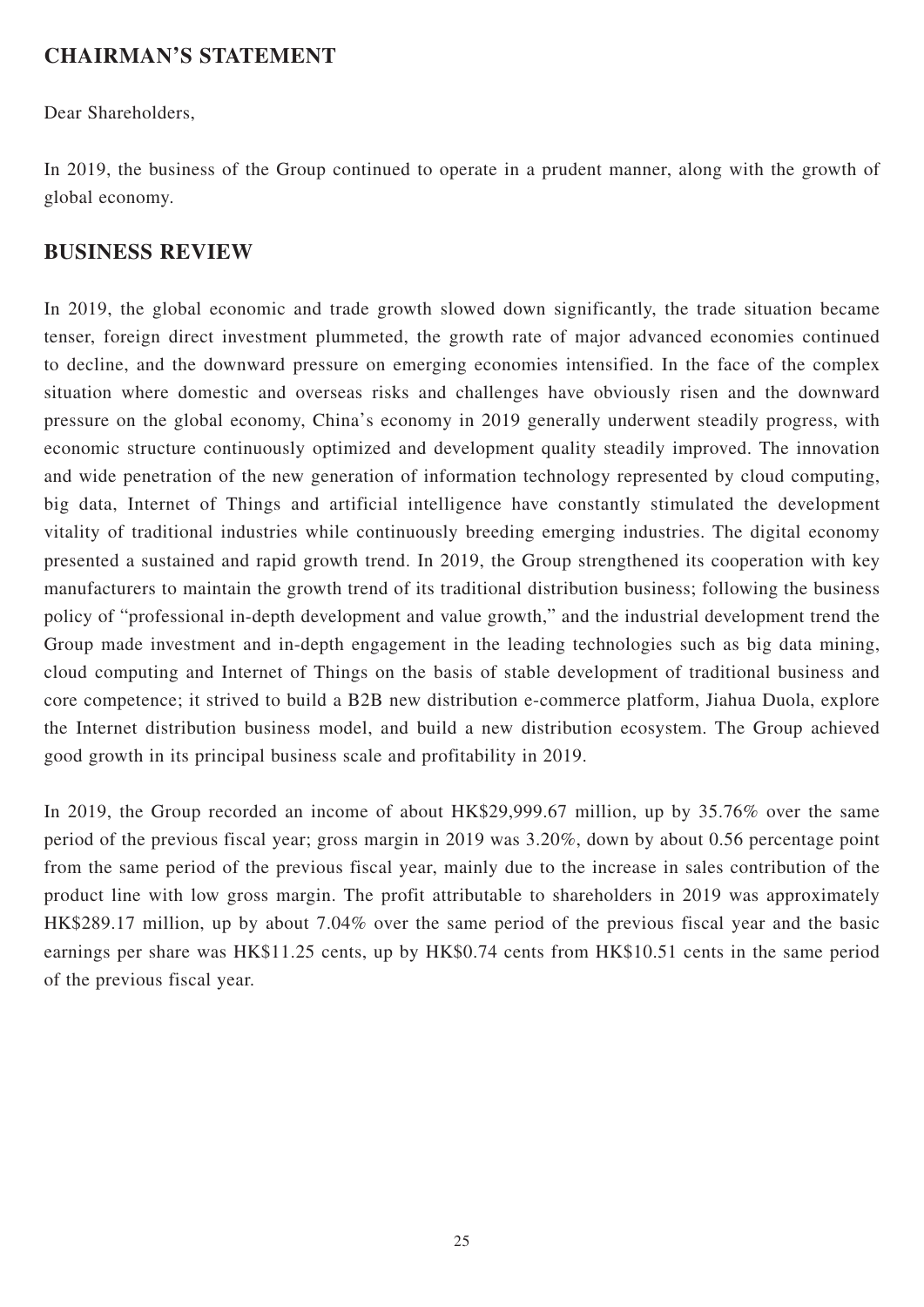The Group continuously consolidated basic management and strengthened informatization construction and business process transformation and optimization so as to improve operation efficiency. The Group continued to reinforce risk management and control, insisted on strict inventory management, credit management and receivable management, reasonably allocate funds, and accelerated fund turnover in a bid to ensure the safety and efficiency of working capital. The Group continued its efforts to tighten expense control, and the distribution and sales expenses increased slightly compared with the same period of last year due to the increase in labor costs; the administrative expenses increased significantly over the same period of last year mainly due to the professional consulting expenses related to application for the transfer of listing and the disposal of intangible assets of LBS business; the financing cost rose compared with the same period of last year due to the increase of financing scale.

As at 31 December 2019, the turnover and profits of the three operating segments of the Company were analyzed as follows (RMB exchange rate fluctuations may affect the number/percentage of segments):

**IT consumer product distribution business:** Expanded the cooperation with core manufacturers in width and depth and strictly controlled operational risk to guarantee stable market share and turnover efficiency; at the same time, vigorously expanded consumer intelligent terminal products and enhanced professional marketing capabilities. The business's turnover increased by 10.88% to HK\$12,255.50 million over the same period of last year, and its profit increased by 22.74% to HK\$253.94 million.

**IT enterprise product distribution business:** Introduced new products in forefront technology fields such as cloud computing, big data and Internet of Things, and made substantial progress in the transformation and upgrade business such as big data solutions and Internet of Things solutions. The business's turnover increased by 16.10% to HK\$8,099.73 million over the same period of last year, and its profit increased by 5.91% to HK\$322.74 million.

**Other businesses:** Due to booming sales of smartphones via e-commerce channels, the business's turnover big increased by 137.06% over the same period of last year to HK\$9,644.44 million; the profit from the business has risen sharply by 288.07% to HK\$46.56 million.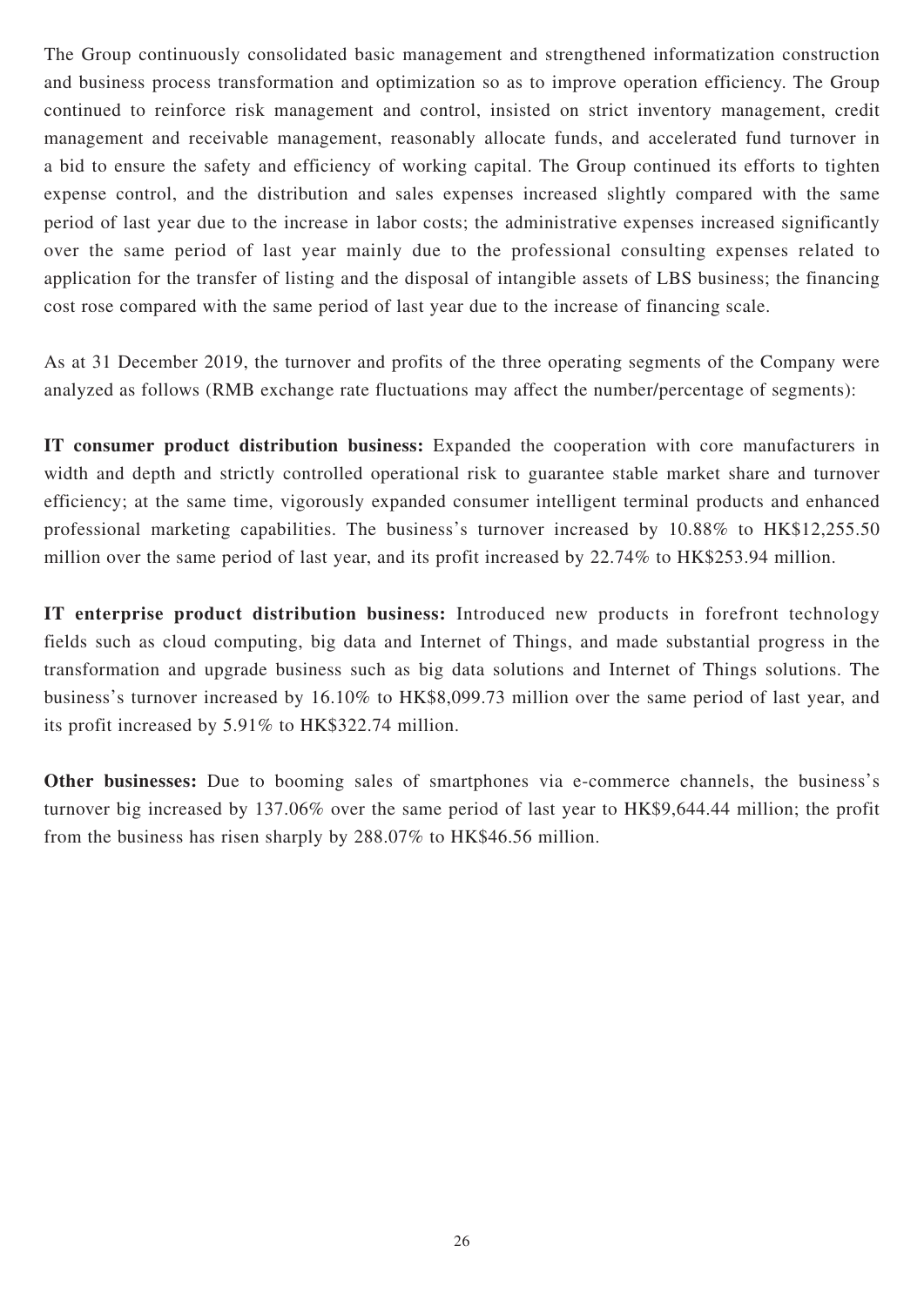The Company has successfully transferred its listing from GEM to the Main Board of the Stock Exchange on 18 March 2020 (the "Transfer of Listing). A listing status of the Company on the Main Board is generally perceived to enjoy a premier status amongst investors, which will help strengthen the recognition of the Group among both the existing Shareholders as well as the potential investors, resulting in a broader investor base and higher trading liquidity of the Shares. Further, facilitated by the enhanced status of the Group, it is believed that the Transfer of Listing will help reinforce the confidence of the Group's customers, suppliers and other stakeholders in the Company's financial strength, governance and credibility and will hence further promote the Company's corporate profile and recognition among public investors and the public in general. This will in turn further strengthen the Group's position in the industry and improve the Group's competitiveness in retaining its current employees, recruiting more talents and attracting new customers and suppliers which may ultimately help foster the business development of the Group and enhance return to the Shareholders in the long run.

### **OUTLOOK**

Looking into the year 2020, the outbreak and rapid spread of the Coronavirus Disease 2019 epidemic (the "COVID-19 epidemic") will exert influences to varying degree on the economy of a multiple of countries, and the global economy will face greater risk of slowdown. China has made overall plans to promote the prevention and control of COVID-19 epidemic and the social and economic development. The outbreak of COVID-19 epidemic has created a short-term impact on China's economy, but remains controllable in general; the basic trend of long-term economic growth remains positive. With big data, cloud computing, Internet of Things, artificial intelligence and other new generation of information technology as the core, the new round of global scientific and technological revolution and industrial transformation is accelerating its evolution. The outbreak of COVID-19 epidemic will trigger a new round of digital upsurge in China and accelerate the commercialization of the new generation of information technology. The Group will closely monitor the impact of COVID-19 epidemic situation on its business and take active actions to cope with the challenge of COVID-19 epidemic. Meanwhile, the Group will pay close attention to the impact on the business by the outbreak of Covid-19, and actively respond to the challenges. In 2020, the Group will continue to promote the strategic upgrading of itself to become an IT integrated service providers, and push forward the business strategy of "full-channel, professionalism, new distribution and development of good partners". Following the operating policy of "Gathering strength on network, cloud and intelligence to serve its partners", the Group will make new contributions to partners and shareholders by focusing on four ecologies and one field, continuing to improve the layout in the ecosystem of such areas as cloud computing, big data, virtual technology and interconnection of all things, grasping the new opportunities in the field of intelligent terminals for edge computing and committing itself to a connector between manufacturers and channel partners.

### **ZHAO Yong**

Chairman

30 March 2020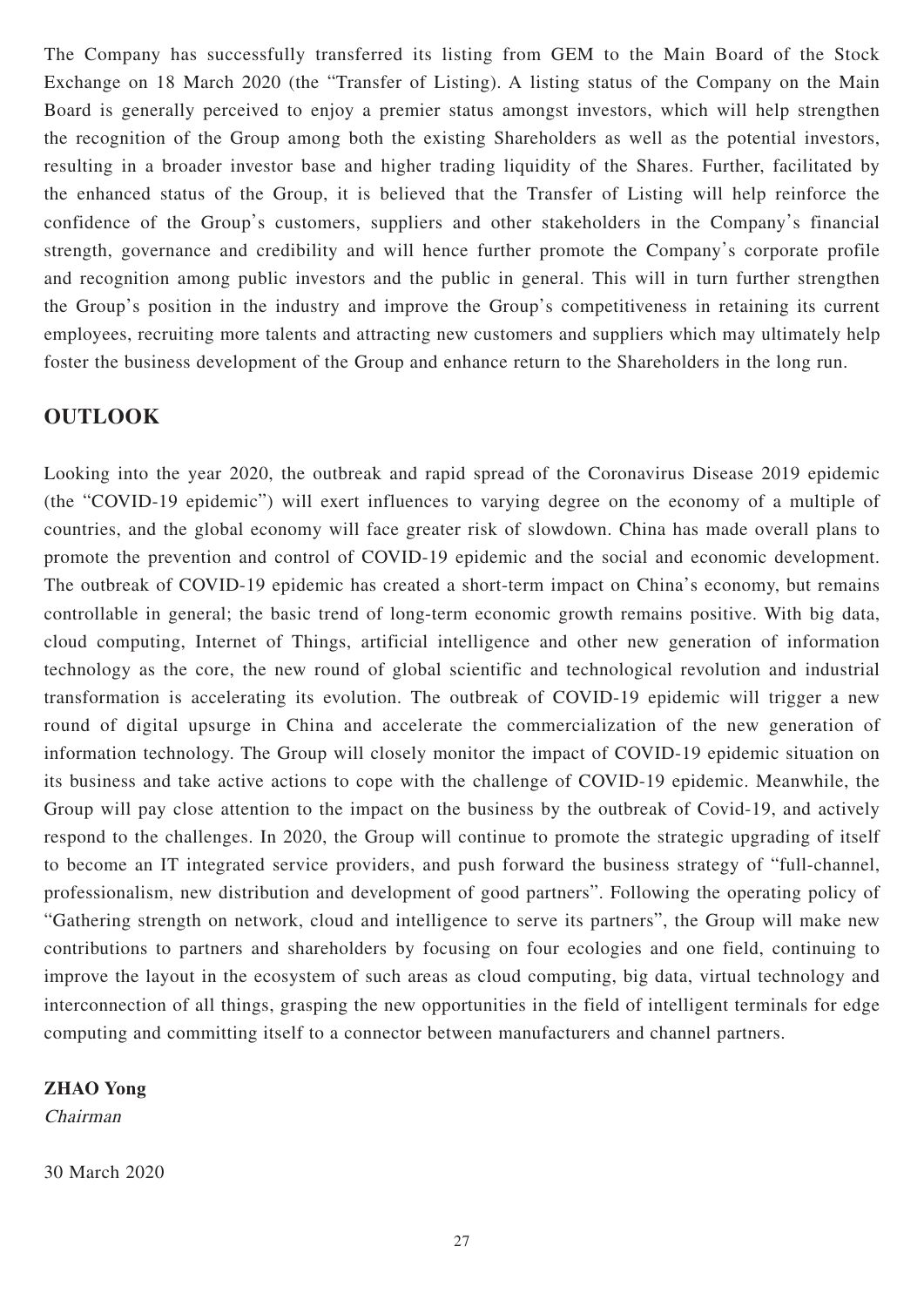### **MANAGEMENT DISCUSSION AND ANALYSIS**

# **FINANCIAL SUMMARY**

- Revenue for the year ended 31 December 2019 was approximately HK\$29,999.67 million (2018: HK\$22,098.08 million), representing a increase of 35.76% as compared with the previous year. This increase was mainly attributable to the expansion of the e-commerce sales business and the growth of IT corporate products sales.
- Profit for the year ended 31 December 2019 was approximately HK\$289.17 million (2018: HK\$270.15 million), representing a increase of 7.04% as compared with the previous year. This increase was mainly attributable to the increase in revenue and the improvement of operational efficiency as a result of the Group's further control over its operational costs.
- Total comprehensive income for the year ended 31 December 2019 was approximately HK\$242.67 million (2018: HK\$174.11 million). This increase was mainly attributable to the Fluctuations in the RMB exchange rate.

## **LIQUIDITY AND FINANCIAL RESOURCES**

For the year ended 31 December 2019, the Group's financial and liquidity positions remained healthy and stable. As at 31 December 2019, the aggregate outstanding borrowings of the Group were approximately HK\$1,005.29 million (2018: HK\$880.47 million), which were unsecured and interest bearing. The increase in the Group's borrowings was due to the increase in demand of payment as compared with the corresponding period of last year. The Group's cash and bank balances amounted to approximately HK\$1,734.22 million (2018: HK\$513.35 million), together with trade and bills receivables amounting to approximately HK\$2,468.44 million (2018: HK\$1,687.17 million). For the year ended 31 December 2019, the Group's net current assets amounted to approximately HK\$1,820.44 million (2018: HK\$1,644.72 million) and the Group did not have any charges on its fixed assets (2018: Nil). The net gearing ratio (total net debt/total shareholders' equity) of the Group as at 31 December 2019 was 2.83 times (2018: 2.49 times). The management of the Group is confident that with proper funding arrangements, the Group's financial resources are sufficient to finance its daily operations.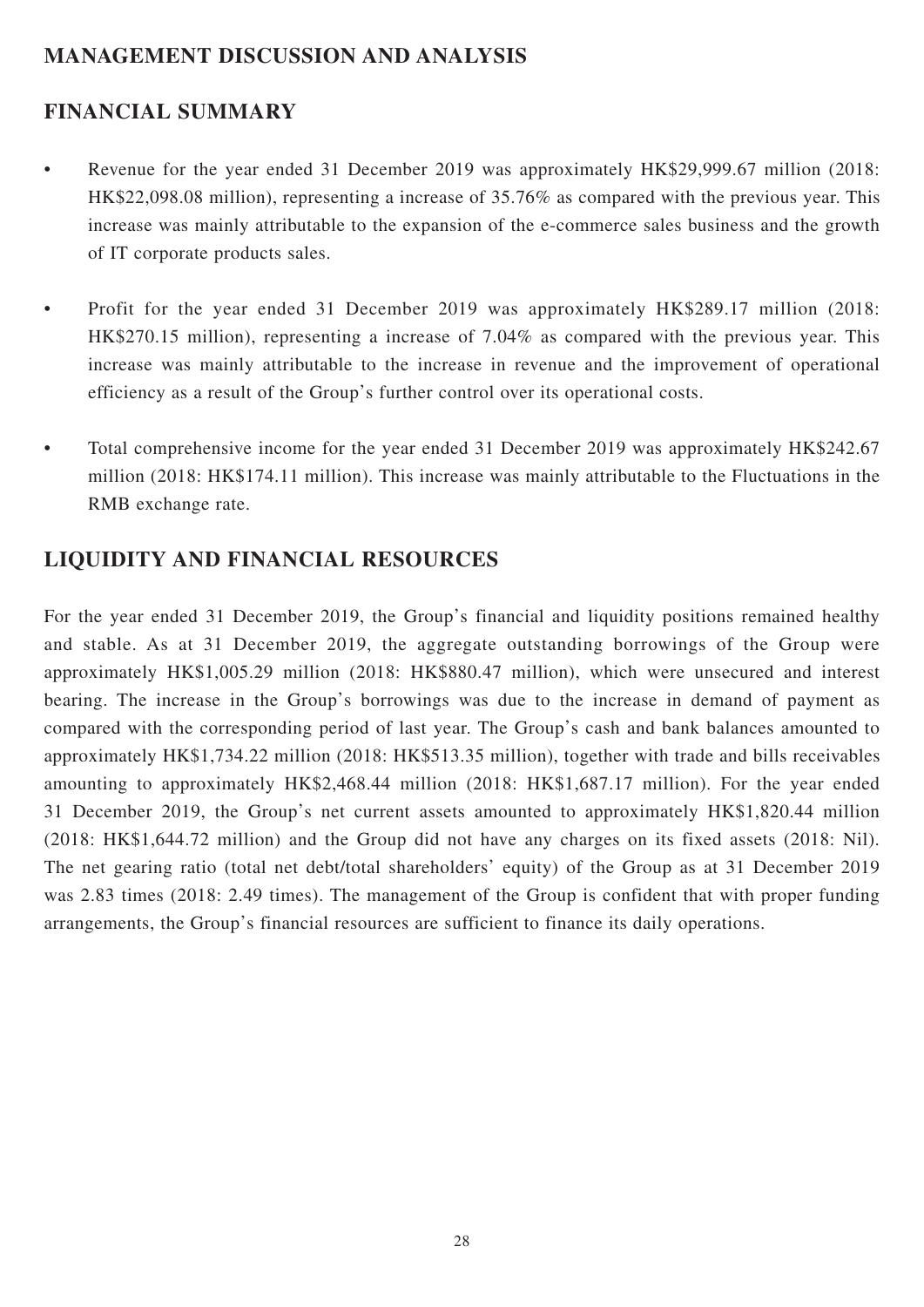### **EMPLOYMENT AND REMUNERATION POLICY**

As at 31 December 2019, the total number of the Group's staff was 1,043 (2018: 1,038 staff). For the year ended 31 December 2019, total staff costs (including Directors) amounted to approximately HK\$281.21 million (2018: HK\$256.90 million). The Group remunerates its employees based on their performance, experience and the prevailing industry practice. The remuneration of executive Directors is determined based on the Company's financial position in a fixed sum; whereas the remuneration of independent non-executive Directors is determined with reference to the prevailing market conditions and the workload. The Group provides retirement benefit for its employees in Hong Kong in the form of mandatory provident fund, and pays social pension insurance and housing provident fund for its employees in China in accordance with the local laws and regulations.

During the year ended 31 December 2019, there were no outstanding share options adopted by the Company granted or exercised.

The Group did not experience any significant labour disputes or substantial changes in the number of its employees that led to any disruption of normal business operations. The Directors consider that the Group has developed good relationships with its employees.

### **EVENTS OCCURRED AFTER THE END OF THE FINANCIAL YEAR**

### **THE DISPOSAL OF PARTIAL SHARES BY THE CONTROLLING SHAREHOLDER**

On 14 January 2020, the Company was informed by Sichuan Changhong that it has entered into sale and purchase agreements with no less than 100 investors (the "Purchaser(s)") respectively and completed the disposal of 60,000,000 ordinary shares of the Company (the "Shares") at the price of HK\$0.72 per share. Immediately following the completion of the Disposal, the issued ordinary shares of the Company held by Sichuan Changhong together with its parties acting in concert were reduced from 1,008,368,000 shares to 948,368,000 shares, representing a decrease of the percentage of issued ordinary shares of the Company held by them as at 14 January 2020 from approximately 69.32% to approximately 65.20%, while they still remain as the controlling shareholders of the Company. Therefore, immediately following the completion of the Disposal, the percentage of public float of the Company was increased from approximately 25.01% to approximately 29.14%. For further details, please refer to the announcements of the Company dated 18 December 2019 and 14 January 2020.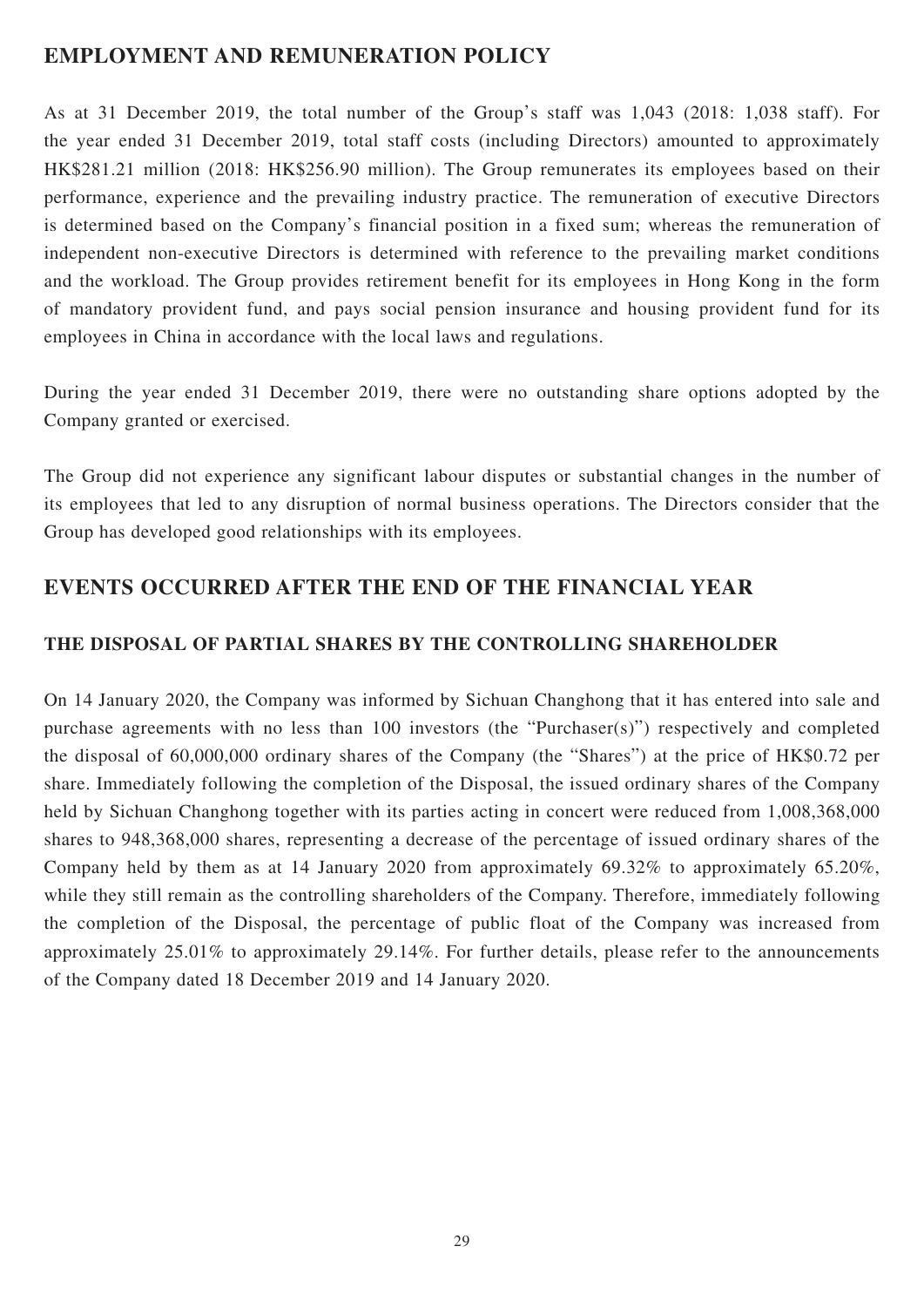### **TRANSFER OF LISTING**

On 18 March 2020, the Company has successfully transferred its listing from GEM to the Main Board of the Stock Exchange.

### **IMPACT OF THE COVID-19 EPIDEMIC**

As of the date of this announcement, the COVID-19 epidemic, which was first discovered in Wuhan since December 2019, has affected all provinces in China to varying degrees. The Chinese government has adopted a number of severe measures to curb the spread of the COVID-19 epidemic, such as temporarily stopping the migration of people in Wuhan and other cities in Hubei Province, restricting all modes of transportation in Wuhan and other cities in Hubei Province, and implementing 14 days forced quarantine for people from Wuhan and other provinces with a large infected population to other parts of China. As of the date of this announcement, companies have gradually resumed operations in many parts of mainland China, but there are still some industries that cannot operated as usual, especially the service industry. Various offline stores have gradually resumed normal operations, but retail industry may not record revenue, which will affect the entire value chain. However, given the limited services provided by offline channels, services by online retail channels are expected to show an increasing trend.

Affected by the COVID-19 epidemic and the implementation of related government policies, the postholiday resumption dates of some offices of the Group were postponed to February 10, 2020, and some were postponed to February 17, 2020. The Group also arranged certain employees to work from home. After the resumption of work, the Group strengthened its hygiene measures, such as ensuring regular disinfection of the office, requiring employees to wear masks at the offices all the time, and asking employees to do daily health checks. Since the outbreak of the COVID-19 epidemic up to the date of this announcement, no staff of the Group has been diagnosed with COVID-19 or delayed any work as a result.

The Group's business operations, customers and suppliers are scattered in different regions of China, rather than concentrated in Hubei Province. The Group believes that the COVID-19 epidemic will not have a significant impact on the Group's operations.

Since the outbreak of the COVID-19 epidemic up to the date of this announcement, there has been no major disruption in the Group's procurement or delivery of products by its suppliers and delivery of products to customers. In view of the full-scale resumption of work nationwide, the Group remains optimistic about the operations of the supply chain and distribution logistics.

However, as the COVID-19 epidemic is currently spreading fast in Europe and North America, it may have a profound impact on the global economy and supply chain. The Group will continue to pay attention to the impact of the COVID-19 epidemic on the Group's business and take active action to meet the challenges arising due to the COVID-19 epidemic.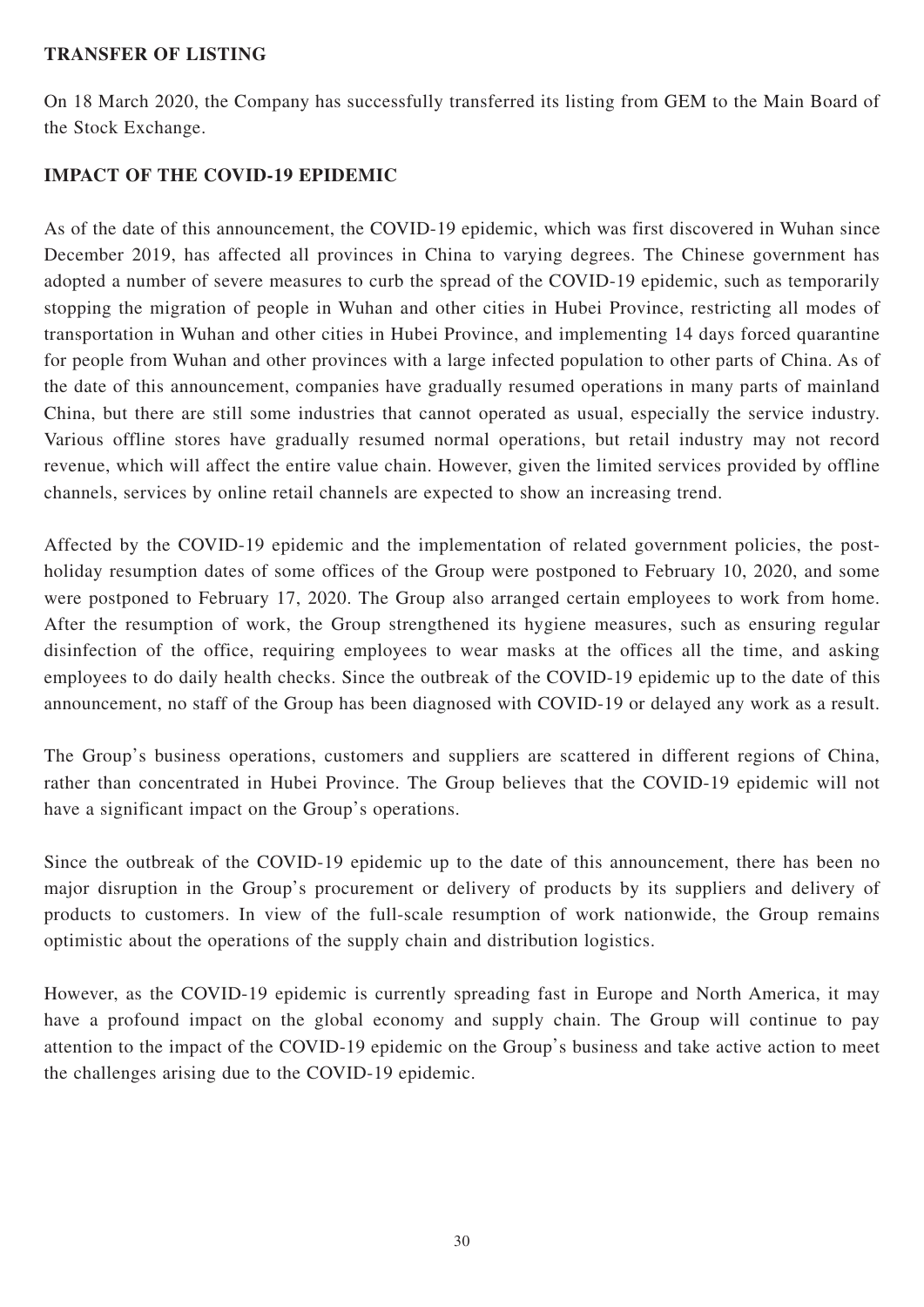Save as disclosed above, there were no significant events occurred that might affect the Group after 31 December 2019.

# **FINAL DIVIDEND**

The Board recommended the payment of final dividend of HK\$0.04 per Share in respect of the year ended 31 December 2019 (2018: HK\$0.03 per Share), and there is no arrangement that a Shareholder has waived or agreed to waive any dividend. The final dividend is expected to be paid on Friday, 19 June 2020 to all Shareholders whose name appear on the register of members of the Company at the close of business on Wednesday, 3 June 2020 and is subject to approval by the Shareholders at the forthcoming annual general meeting of the Company (the "AGM").

### **CLOSURE OF REGISTER OF MEMBERS FOR THE AGM**

The AGM is scheduled to be held on Friday, 22 May 2020. The Company's register of members will be closed from Tuesday, 19 May 2020 to Friday, 22 May 2020, both days inclusive, for the purpose of determining the entitlements of the Shareholders to attend and vote at the AGM. During this period, no transfer of Shares will be registered. In order to qualify for attending and voting at the AGM, all transfer forms accompanied by the relevant share certificates must be lodged with the Company's branch share registrar in Hong Kong, Hong Kong Registrars Limited of Shops 1712-1716, 17th Floor, Hopewell Centre, 183 Queen's Road East, Wan Chai, Hong Kong not later than 4:30 p.m. on Monday, 18 May 2020.

# **CLOSURE OF REGISTER OF MEMBERS FOR THE PROPOSED FINAL DIVIDEND**

The Company's register of members will be closed from Monday, 1 June 2020 to Wednesday, 3 June 2020, both days inclusive, for the purpose of determining the entitlements of the Shareholders to the proposed final dividend of HK\$0.04 per Share for the year ended 31 December 2019, if approved at the AGM. During this period, no transfer of Shares will be registered. In order to qualify for the proposed final dividend, all transfer forms accompanied by the relevant share certificates must be lodged with the Company's branch share registrar in Hong Kong, Hong Kong Registrars Limited of Shops 1712-1716, 17th Floor, Hopewell Centre, 183 Queen's Road East, Wanchai, Hong Kong not later than 4:30 p.m. on Friday, 29 May 2020. The proposed final dividend will be paid to Shareholders whose names appear on the register of members of the Company on Wednesday, 3 June 2020.

## **PURCHASE, SALE AND REDEMPTION OF THE COMPANY'S LISTING SECURITIES**

During the year ended 31 December 2019, neither the Company nor any of its subsidiaries purchased, sold or redeemed any of the Company's listed securities.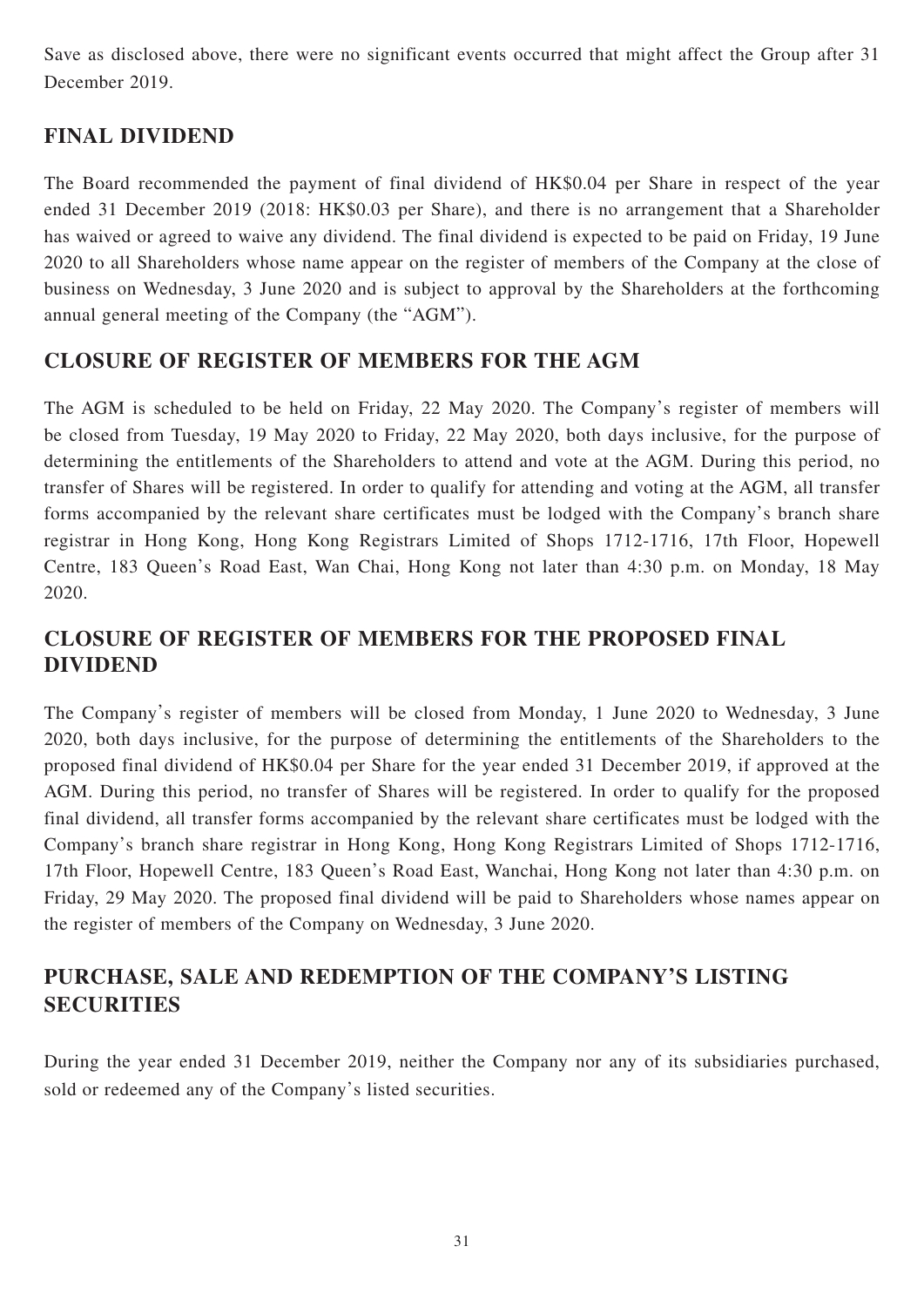## **COMPLIANCE WITH THE CORPORATE GOVERNANCE CODE**

The Company has adopted the corporate governance code (the "CG Code") as set out in Appendix 15 to the Rules Governing the Listing of Securities on GEM of the Stock Exchange of Hong Kong Limited (the "GEM Listing Rules") or Appendix 14 to the Rules Governing the Listing of Securities on (Main Board of) The Stock Exchange of Hong Kong Limited (the "Listing Rules")<sup>\*</sup> which sets out corporate governance principles and code provisions (the "Code Provisions"). Throughout the year ended 31 December 2019, the Company has complied with all the Code Provisions as set out under the CG Code, except the following deviation:

Mr. YANG Jun and Mr. LUO Yongping are not appointed for a specific term as required under code provision A.4.1 of the CG Code, but are subject to retirement by rotation at least once every three years in accordance with the Company's Bye-laws (the "Bye-laws"). The Company considers that such requirement is sufficient to meet the same objective as a specific term of appointment under the CG Code.

# **STANDARD OF DEALINGS AND CODE OF CONDUCT FOR SECURITIES TRANSACTION BY DIRECTORS**

The Company has adopted a code of conduct regarding securities transactions by Directors as set out in Rules 5.48 to 5.67 of the GEM Listing Rules as its own code of conduct for securities transactions (the "Code of Conduct") before the Transfer of Listing. Having made specific enquiry of all Directors, all Directors confirmed that they had complied with the required standards as set out in the Code of Conduct throughout the year ended 31 December 2019.

The Company has adopted the Model Code for Securities Transactions by Directors of Listed Issuers set out in Appendix 10 to the Listing Rules as its own code of conduct regarding Directors' dealings in securities of the Company after the Transfer of Listing.

### **REVIEW OF ANNUAL RESULTS**

The annual results for the year ended 31 December 2019 have been reviewed and agreed by the audit committee of the Company.

<sup>\*</sup> The GEM Listing Rules was applicable to the Company prior to the Transfer of Listing. Immediately after the Transfer of Listing, the Listing Rules shall be applicable to the Company.